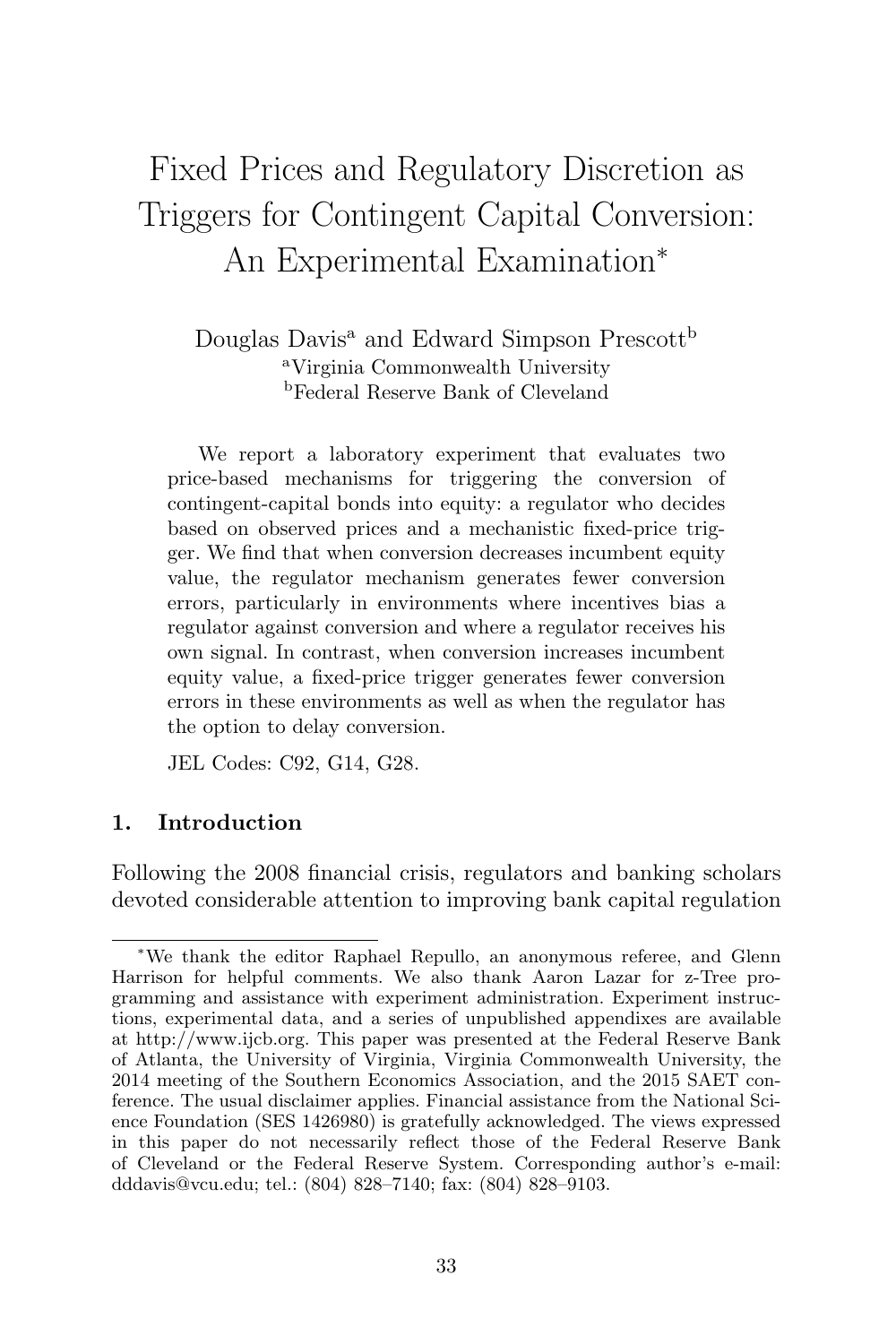in order to increase the stability of the banking system. One regulation that has been proposed is to require systemically important banks to issue a new class of "contingent-capital" (CoCo) bonds, which convert to equity when a bank passes a predefined triggering condition. One advantage of these bonds is that in times of financial distress they reduce a bank's debt-overhang problem by raising equity at a predetermined price just when raising equity in the capital markets is most expensive. A second advantage is that they automatically recapitalize a bank, thus reducing the chance of a costly resolution.<sup>1</sup>

Critical to the effective implementation of CoCos is the trigger used for converting debt into equity. Existing CoCo bonds use an accounting trigger, such as regulatory capital levels, along with some regulatory discretion. Unfortunately, accounting numbers often lag economic values, so CoCo bonds that are based primarily on an accounting trigger may not convert until it is too late.<sup>2</sup> A more promising approach is to use a trigger that incorporates information contained in market prices. Unlike most accounting ratios, market prices incorporate expectations and so are forward looking.<sup>3</sup> One such trigger is a mechanistic price-based rule, with conversion occurring automatically whenever a pre-specified threshold, such as the price of a bank's equity shares, is breached (e.g., Calomiris and Herring 2013; Flannery 2009; McDonald 2013; Pennacchi 2011; Pennacchi, Vermaelen, and Wolff 2013; and Raviv 2004). An advantage of this kind of rule is that it is transparent regarding the conditions for and magnitude of a conversion.

Alternatively, regulators may use price information to make conversion decisions. Regulations encourage this since CoCo issues are

<sup>&</sup>lt;sup>1</sup>See Prescott (2012) for a discussion of these and other possible benefits.

<sup>&</sup>lt;sup>2</sup>The U.S. experience with accounting triggers is not promising. Since 1992, U.S. bank regulators have been required to follow prompt corrective action (PCA) rules. These rules require regulators to force banks to increase capital and to take other preventative actions when regulatory capital ratios are breached. Furthermore, they require regulators to put the bank into receivership when capital is below 2 percent. Nevertheless, despite failed banks having on average positive book capital at time of failure, average losses to the deposit insurance fund from commercial bank failures were about 25 percent of failed bank assets. See Balla, Prescott, and Walter (2015) for details. Possibly related, accounting-based measures can sometimes be manipulated. See Calomiris and Herring (2012). <sup>3</sup>For a classic example, see Roll (1984).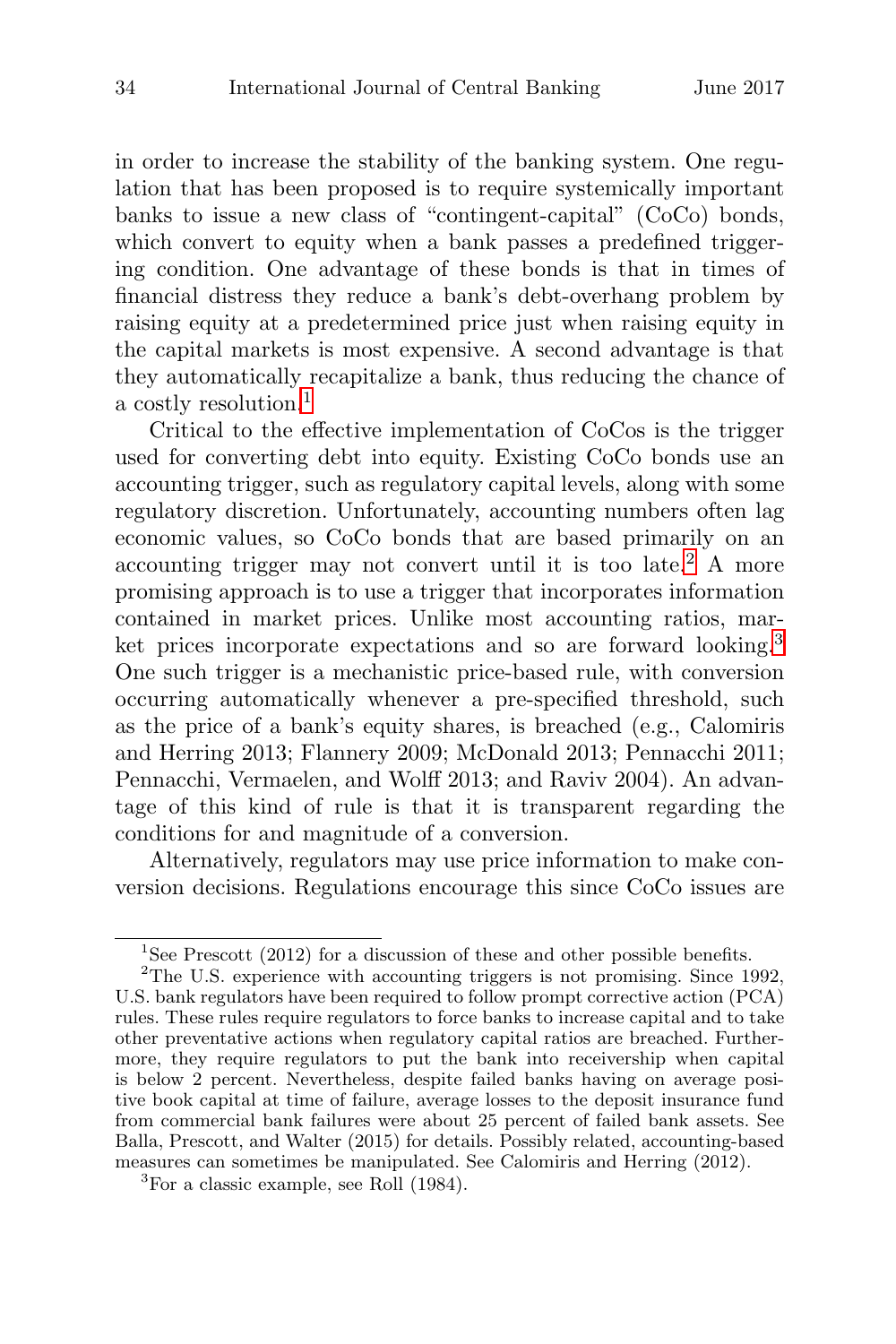required to allow some regulatory discretion to qualify for tier 1 or tier 2 capital under the Basel III rules (Avdjiev et al. 2015).<sup>4</sup> And while a regulator-based triggering rule is subject to the potential of forbearance, it has the advantage of allowing regulators to incorporate the additional information that they gather from their supervision of the bank. Relative to a mechanistic trigger, however, it creates uncertainty about how the regulator will interpret and react to prices.

Unfortunately, recent theoretical and experimental work has identified costs to using either type of price-based mechanism. Theoretical work on rational expectations models by Birchler and Facchinetti (2007), Bond, Goldstein, and Prescott (2010), and Sundaresan and Wang (2015) show that both fixed-trigger and regulator-based mechanisms are subject to equilibrium nonexistence and multiple equilibria.<sup>5</sup> Experimental work by Davis, Korenok, and Prescott "DKP" (2014) finds that these mechanisms induce variability in prices, misallocations, and conversion errors. Nevertheless, accounting-based alternatives have severe limitations, so while imperfect, price-based triggering mechanisms are worth evaluating. Furthermore, there may be ways to improve the performance of these mechanisms.

This paper reports an experiment that measures the effects of three changes to the regulatory price-based mechanism studied in DKP. The first is to change the rewards the regulator receives for making conversion decisions. The second is to give the regulator information in addition to market prices. The third is to give the regulator the option of delaying the conversion decision in return for better information in the future. All three changes correspond to realistic features of the regulatory environment. The results of this experiment and the one reported in DKP are then used to evaluate the relative performance of a mechanistic fixed trigger versus a regulator with discretion. We find that the relative desirability of the two classes of mechanisms depends on whether conversion decreases or increases the value of incumbent equity. The regulator usually performs better when the conversion is value decreasing, which is

<sup>&</sup>lt;sup>4</sup>Regulators do currently use market data in their assessment of banks, though not as a formal part of security conversion. See Feldman and Schmidt (2003).<br><sup>5</sup>For recent theoretical work on these issues, see Siemroth (2015).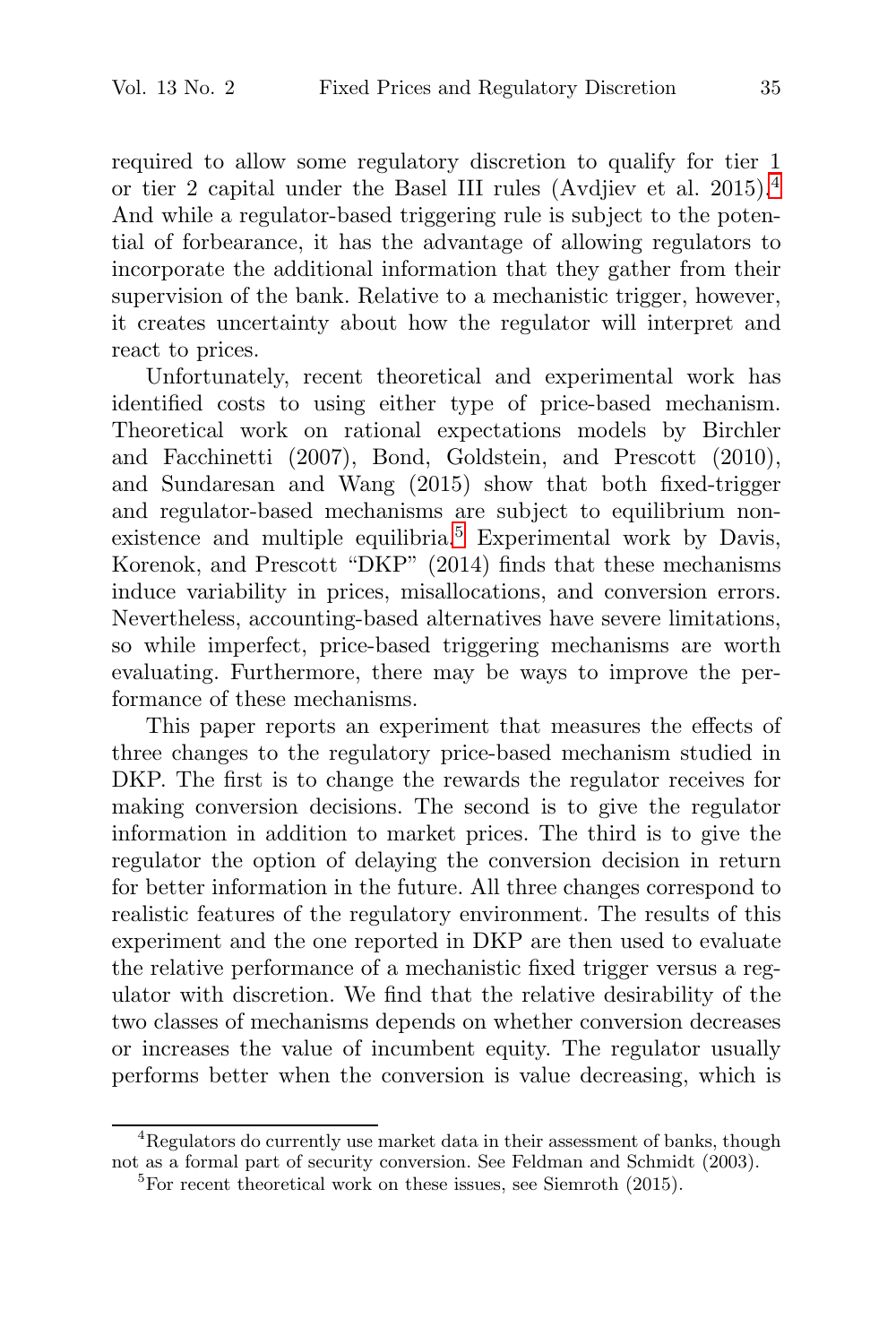the case most relevant for the recent policy debate. However, the fixed trigger performs better when the conversion is value increasing, which is relevant for some types of CoCo conversions.

#### 1.1 Literature

Sundaresan and Wang (2015) studied the rational expectations equilibria of a price-based, fixed-trigger mechanism that converted debt to equity when the price of equity dropped below a trigger. They found that a fixed trigger can undermine the informational content of the prices on which it relies. The way it undermines informational content depends on the conversion rule, which determines whether and by how much a conversion affects incumbent equity values.

A conversion reduces the value of incumbent equity if the bondto-equity exchange rate is sufficiently dilutive. However, a conversion rule can be value increasing to incumbent equity owners if the value of retiring debt outweighs the dilutive effect of increasing the number of equity shares. The effects of triggering mechanisms on both valueincreasing and value-decreasing conversion rules are of interest. Most academic proposals for the design of CoCos advocate implementing a value-decreasing conversion rule as a means of tempering risktaking incentives by bank managers. Furthermore, the proposals for debt that can be "bailed in" often require that equity be written down and debt converted to equity during resolution. As a practical matter, however, value-increasing conversions are common. For example, roughly half of recent or planned CoCo issues specify a value-increasing conversion.<sup>6</sup>

In the case of a value-decreasing conversion, Sundaresan and Wang (2015) showed that a fixed trigger creates multiple equilibria for a range of market fundamentals above the trigger price. The intuition driving this result is straightforward. Suppose that traders are risk neutral and have rational expectations, so that the market

 ${}^{6}$ Avdjiev et al. (2015) report that 55 percent of CoCo issues between 2009 and March 2015 involve either a partial or complete principal write-down of the CoCo debt. Such bonds represent an extreme case of a value-increasing conversion, because in the event of a conversion, debt is simply retired, with no associated change to existing equity. But more generally, even if conversion dilutes equity—and the trigger is the price of equity—then there are situations in which conversion increases the value of incumbent equity.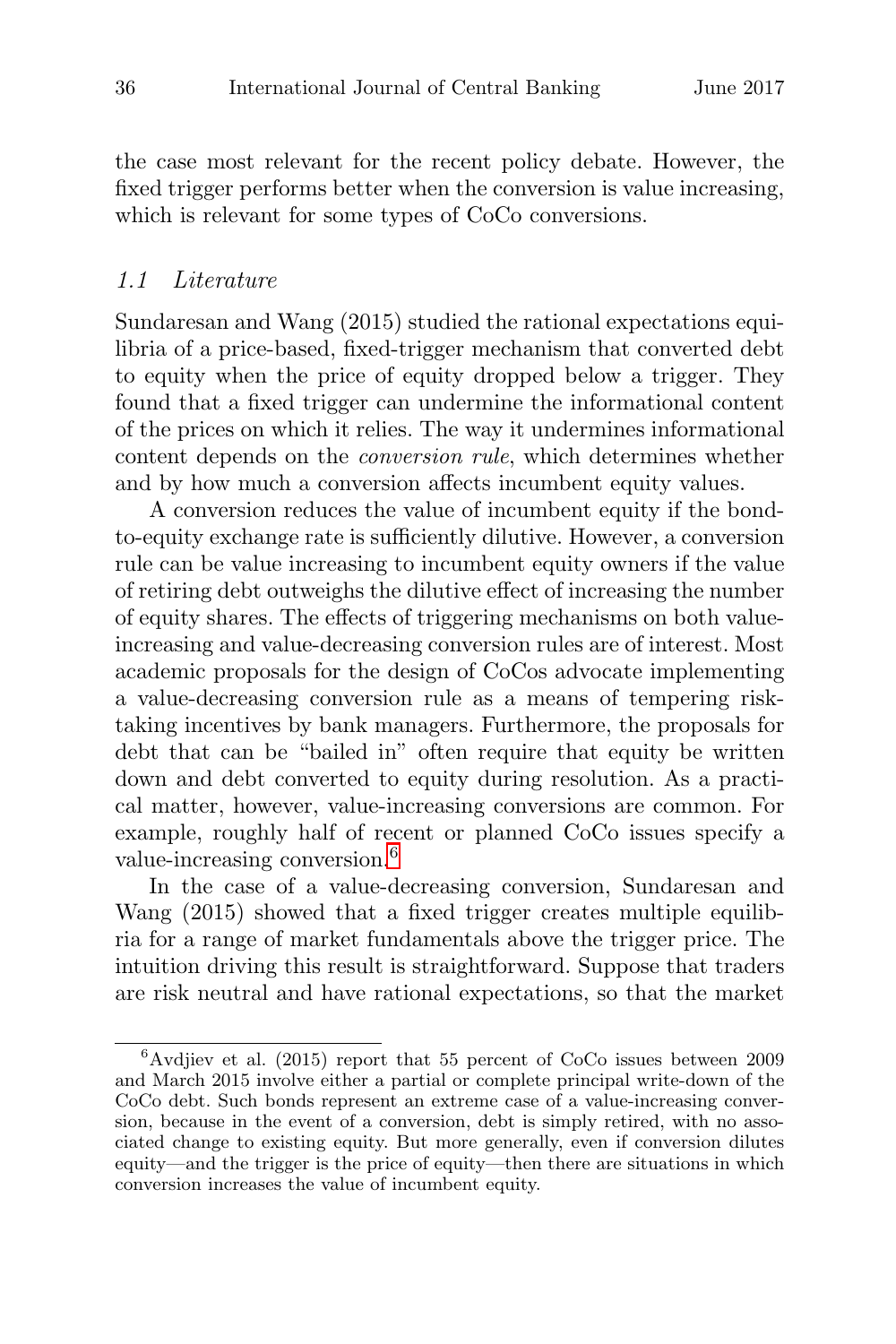price of equity equals the expected payout for bank equity. For specificity, suppose also that an equity price of \$5.00 or less triggers a conversion that reduces the value of equity by \$2.00 per share. Consider now a market fundamental of \$5.50. If traders believe that there will not be a conversion, then the price is \$5.50 and no conversion will occur, which is consistent with traders' beliefs. However, if traders believe that conversion will occur, they will all incorporate the value of the conversion into their price and trade equity at \$3.50 per share. This price is below the trigger, so conversion will occur, which is also consistent with traders' beliefs. Following this reasoning, multiple equilibria exist for fundamental realizations between \$5.00 and \$7.00.

In the case of a value-increasing conversion, Sundaresan and Wang (2015) showed that under a fixed-trigger rule there is instead a problem of equilibrium non-existence. The intuition is again straightforward. Using the parameters of the above example, suppose now that in the case of a conversion, the value of equity increases by \$2.00 per share. Consider in this case how traders with rational expectations would treat a fundamental value of, say, \$3.50. If they believe conversion will occur, then a share is worth \$5.50, but that is above the trigger, so conversion will not occur. Conversely, if they believe that conversion will not occur, then a share is worth \$3.50, but that is below the trigger, so conversion will occur. For such a realization (and for any fundamental realization between \$3.00 and \$5.00) no equilibrium price exists.

Birchler and Facchinetti (2007) and Bond, Goldstein, and Prescott (2010) studied the rational expectations equilibria of a related model in which traders had information that a regulator did not (such as knowing the market fundamental) and where the regulator used the market price to decide whether to intervene in the bank, along the lines of a CoCo bond conversion. In their models, they did not find multiple equilibria for value-decreasing conversions, but they did find non-existence of equilibria for value-increasing conversions. Furthermore, they found it for a broader range of fundamentals than under fixed-trigger regimes.<sup>7</sup>

<sup>&</sup>lt;sup>7</sup>The intuition for the value-decreasing case is straightforward. Unlike a fixed trigger, the regulator has the option to convert at any price, so were the price between \$3.00 and \$5.00, the regulator would know not to convert because the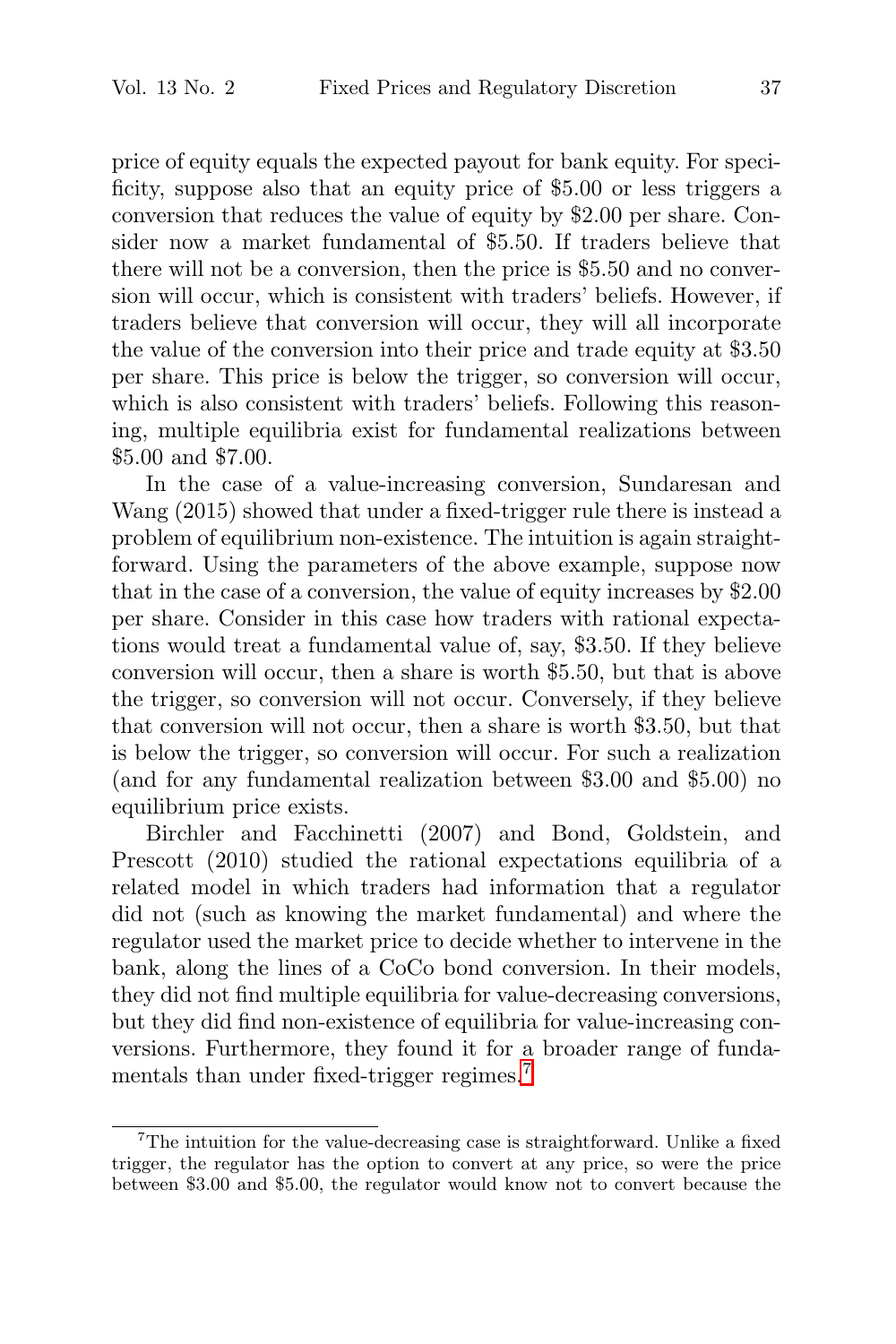These theoretical results raise concerns about how this kind of triggering mechanism will work in practice. Furthermore, data from existing markets provide little guidance. Although issues of CoCotype bonds have increased substantially in the last several years, no instance of a triggering condition being breached has yet occurred.<sup>8</sup> Furthermore, all the existing issuances use accounting ratios (sometimes supplemented by regulatory discretion) rather than market prices as the trigger. Given the paucity of empirical data, experimental methods are a particularly useful source of evidence. DKP report an experiment that evaluates the relevance of the predicted imprecisions with price-based triggering mechanisms. They find that in both fixed-trigger and regulator regimes the theoretically predicted problems of multiple equilibria and equilibrium non-existence manifest themselves as variability in realized prices, prices deviating from realized values, resource misallocations, and conversion errors. Further, and contrary to theoretical predictions, in the case of a value-decreasing conversion, errors occurred in the regulator regime as well as in the fixed-trigger regime. As a consequence, for some ranges of fundamentals, frequent conversion errors occur in markets using either rule.

## 1.2 Overview

An important question not decisively addressed by DKP regards the relative performance of the two triggering mechanisms.<sup>9</sup>

fundamental must exceed \$5.00. Traders recognize this and incorporate it into their beliefs. For a value-increasing conversion, the non-existence problem arises because the price as a function of the fundamentals has to be non-monotonic, but then for some values of the fundamental the regulator cannot tell from the price whether the fundamental is below or above the \$5.00 threshold. See Prescott (2012) for a more detailed explanation of the source of these problems as well as those in the fixed-trigger regime.<br><sup>8</sup>Avdjiev et al. (2015) report \$280 billion in CoCo issuances between January

<sup>2009</sup> and March 2015. The vast majority of issues were from European banks, but substantial issues were also made by banks in Australia, Brazil, and Russia. Issues differ widely with respect to conversion ratios and triggering conditions, and while no triggering condition has ever been breached, there is considerable concern in the investment community about the lack of standardization in conditions. See, e.g., Hayden (2014).<br><sup>9</sup>Observing that the fixed-trigger mechanism was more readily understood

by traders and also eliminated uncertainty regarding the regulator's actions, DKP offers some guarded support for the fixed-trigger mechanism. However,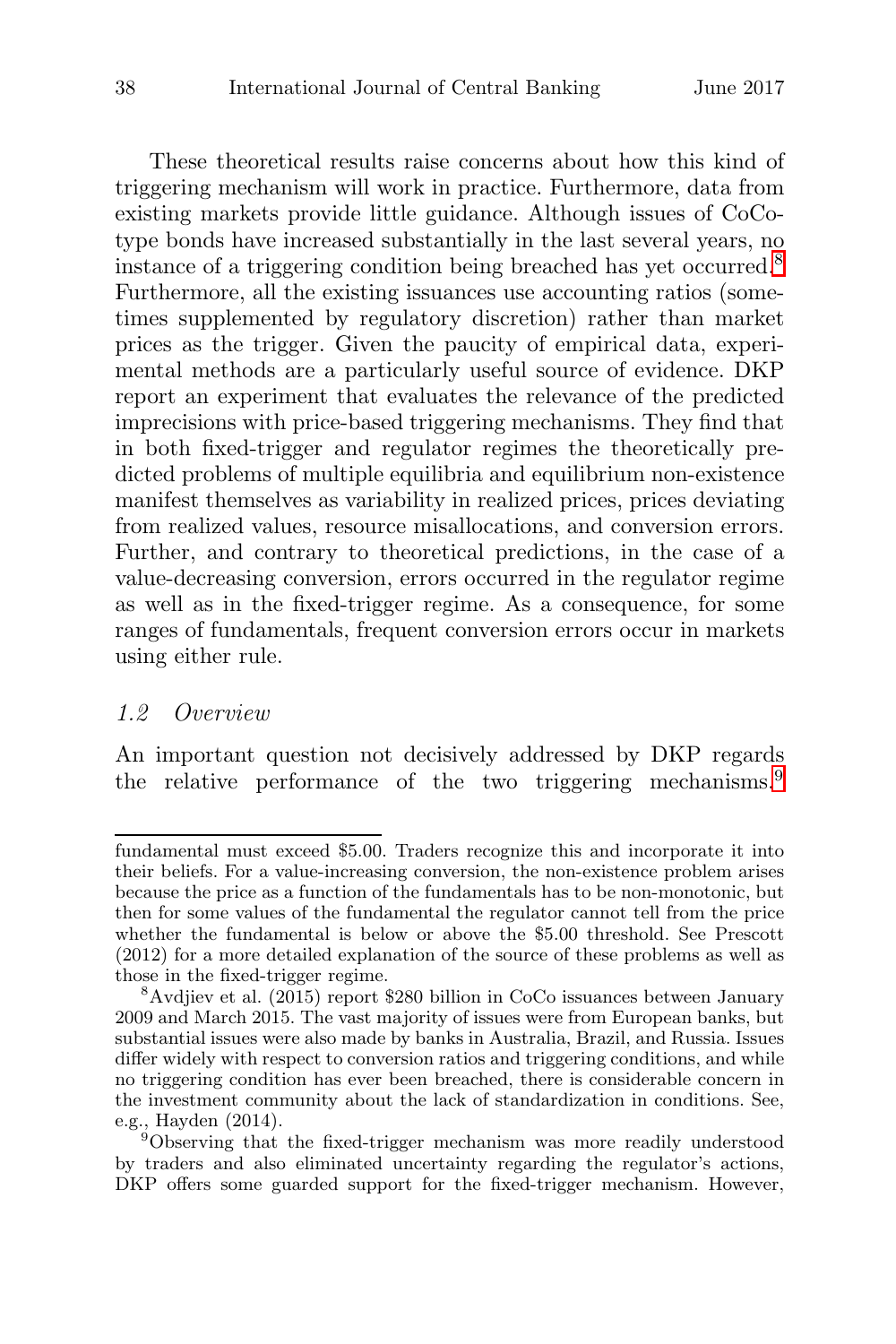Furthermore, a variety of features relevant to the environment in which a regulator acts might affect a regulator's performance. In this paper, we study three such variations from the baseline regulatory experiment. The first variation changes the regulator's incentive to act, so that there is a bias away from conversion. This bias may affect not only the regulator's behavior but also what traders expect the regulator will do, and thus the informational content of prices.

The second variation from the baseline environment supplements the regulator's price observations with non-market information. Bank regulators have special legal powers to conduct bank examinations, and via this process they observe information beyond what is reported in financial statements. Several studies report that such examinations do give bank regulators access to some information before the markets.<sup>10</sup> While current and accurate information should clearly help a regulator make decisions, timely non-market information is not always available. We model this by showing the regulator the market fundamental with some probability.

Finally, the third variation we study allows the regulator to wait for non-market information before acting. The time between bank examinations suggests this treatment.<sup>11</sup> Immediately following an examination, regulators may have better information about

as reviewed below, support for the fixed-trigger mechanism in the DKP experiment is far from unqualified, and in an important respect the regulator regime generated superior results.<br> $10$ The survey in Flannery (1998) discusses the literature on market prices and

bank condition. He reports numerous studies that find that market prices contain information that predicts changes in bank condition as measured by bank regulators. However, he also reports on some studies, such as Berger and Davies (1998), that find that regulators also have some information that the market does not have. See also Berger, Davies, and Flannery (2000) and DeYoung et al. (2001). Furthermore, Bond, Goldstein, and Prescott (2010) show that if the regulator is given his own signal drawn from a uniform distribution, the range of fundamentals for which an equilibrium does not exist decreases as the quality of the signal improves.  $11F$ For all but the largest banks, bank examinations happen at regular intervals,

usually annually, and for that reason, regulator information at any particular point in time may be outdated. Furthermore, as Flannery (1998, p. 293) observes, bank examiners are interested in different information than markets; examiners are most concerned with information about default risk, while equity owners are most concerned with information about the value of a bank in non-default states. For this reason, the market may have information that examiners do not have.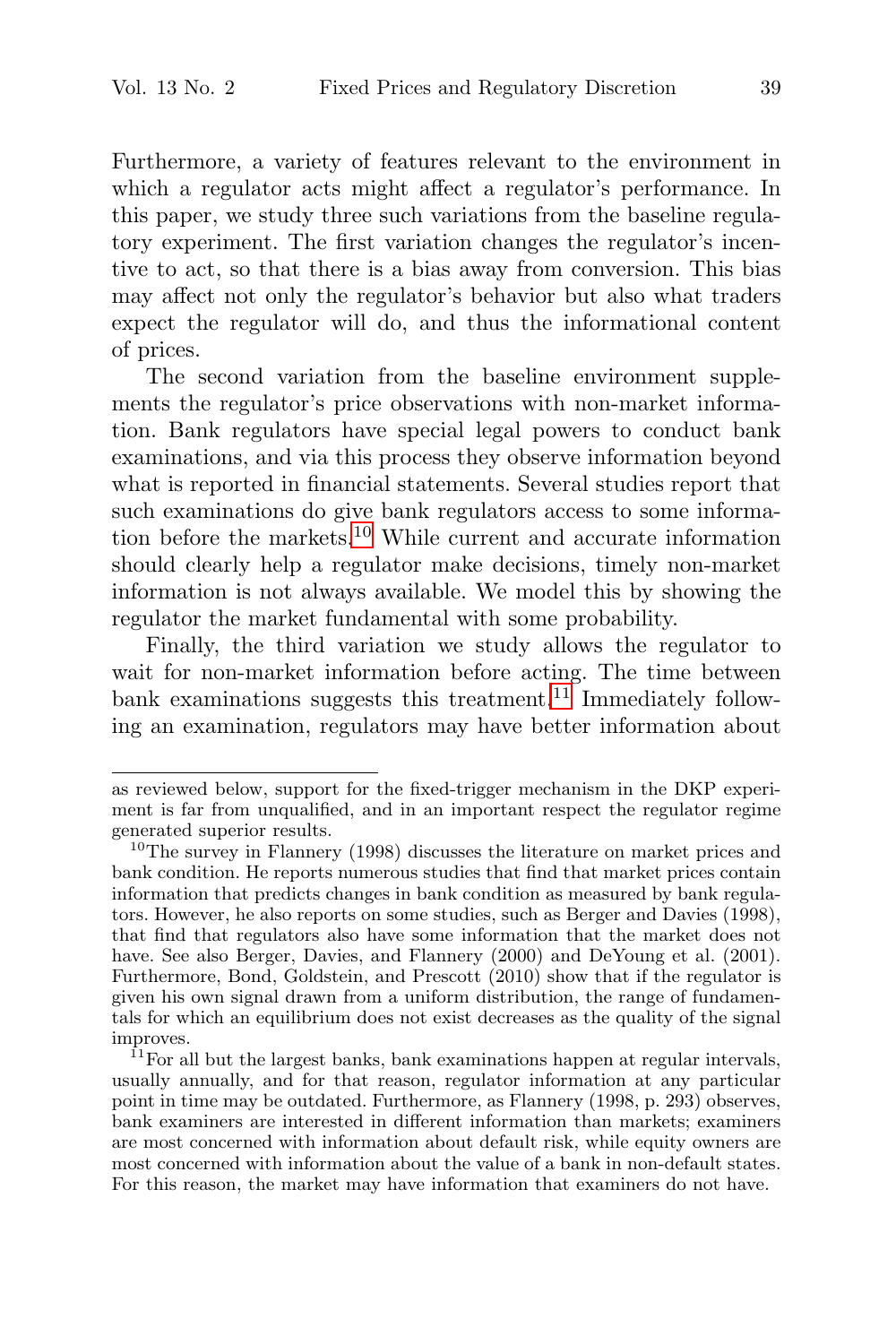a bank's financial condition than does the market. However, as the time following an examination increases, the quality of nonmarket information deteriorates, making market-based information a valuable source of information until the next examination. The possibility of delaying action until the next bank examination may affect a regulator's willingness to rely on price-based market signals.

We study these questions by reporting an experiment that builds upon DKP in order to evaluate the relative accuracy of fixed-trigger and regulator-based conversion rules. In addition to more systematically analyzing conversion error rates in the thirty-four market sessions previously reported in DKP, we report eighteen new market sessions conducted in variants of a regulator regime that incorporate inaction bias, non-market information, and the opportunity to delay action.

We find that the conversion rule affects the relative accuracy of fixed-price and regulator-based triggering mechanisms. In the case of a value-increasing conversion, results support economists' predisposition toward the use of a fixed trigger: Previously reported fixed-trigger mechanisms are marginally superior to regulator mechanisms. In the case of a value-decreasing conversion, the reverse is true. Furthermore, we find that both inaction bias and non-market information strengthen this result. In the case of a value-increasing conversion the fixed-trigger rule generates fewer conversion errors than a regulator-based regime, while in the case of a value-decreasing conversion the regulator-based regime is superior.

In the delay treatment, however, the fixed-trigger mechanism is generally preferable. In the case of a value-increasing conversion, a fixed-trigger rule is vastly superior to a regulator-based rule, largely because in this case some regulators appear to ignore altogether the informational content of prices. In the case of a value-decreasing conversion, the fixed-trigger and regulator mechanisms are statistically indistinguishable.

On net we conclude that in the case of a value-increasing conversion, a fixed-trigger rule is strongly preferable. In the perhaps more policy-relevant case of a value-decreasing conversion, however, the regulatory mechanism is usually better, though there are some environments where that is not the case.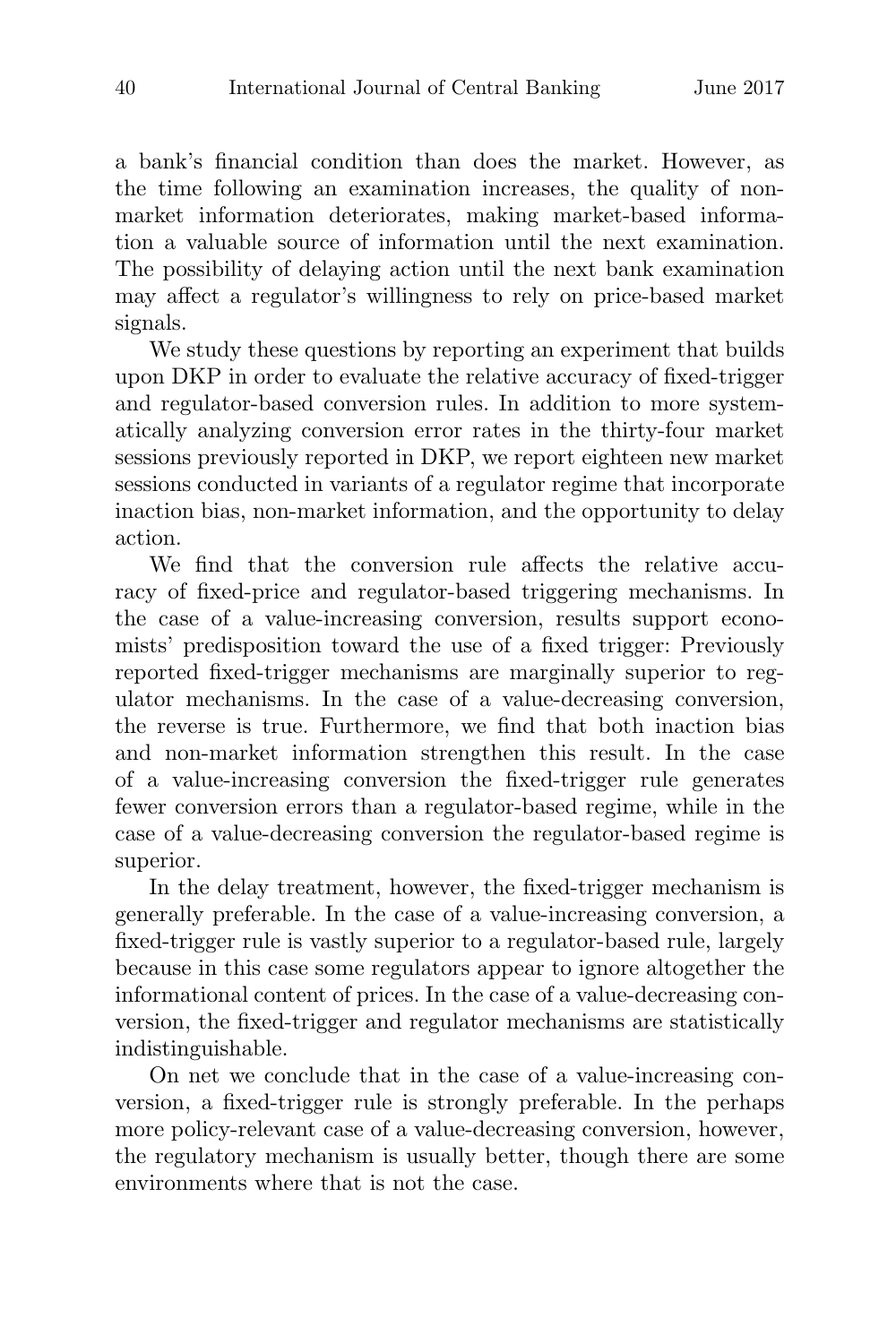# **2. Experiment Design and Procedures**

All the market sessions reported in this paper are variants of the common market structure described in subsection 2.1. Subsection 2.2 reviews the relevant results of the DKP experiment. Afterwards, subsections 2.3, 2.4, and 2.5, respectively, describe the regulator bias, non-market information, and delay treatments that are new to this paper.

#### 2.1 Market Design and General Procedures

In each session, there is a cohort of ten traders. In sessions with regulatory treatments, there are also three monitors, who correspond to regulators.<sup>12</sup> Each session consists of a sequence of twenty to twentyfive trading periods. In each period, each trader is endowed with two perishable asset units and a working capital loan of \$16.00 that can be used to start buying assets.<sup>13</sup> Asset units expire at the end of each period and pay out an amount that is determined by three factors: (i) the market fundamental, (ii) a trader's idiosyncratic valuation of the asset, and (iii) a conversion, if it occurs. For sessions with a regulatory treatment, monitors are motivated to make a decision to "convert" (intervene) if the underlying market fundamental is below \$5.00. If the selected monitor chooses to convert, all assets either increase in value by \$2.00 (in the case of a value-increasing conversion) or fall in value by \$2.00 (in the case of a value-decreasing conversion).

To induce trade, we give the traders different values from holding the asset at the end of the period. Six traders (who are endowed with twelve units in total) value the asset at  $\theta$ , which is taken from the interval [\$2.00, \$8.00]. We refer to  $\theta$  as the market fundamental. The remaining four traders (who are endowed with eight units in total) value the asset at  $\theta$  – \$0.60. A trader knows his own valuation of the asset, but does not know whether it is the high or low valuation.

 $12<sup>12</sup>$ In the experiments, we referred to the people who could make the conversion decision as monitors.<br><sup>13</sup>Unless otherwise noted, dollar amounts refer to lab dollars. Subjects' perfor-

mance was kept track of in terms of lab dollars and then at the end of a session, lab dollars were converted to U.S. dollars to pay the subjects. The conversion ratio is reported at the end of section 2.1.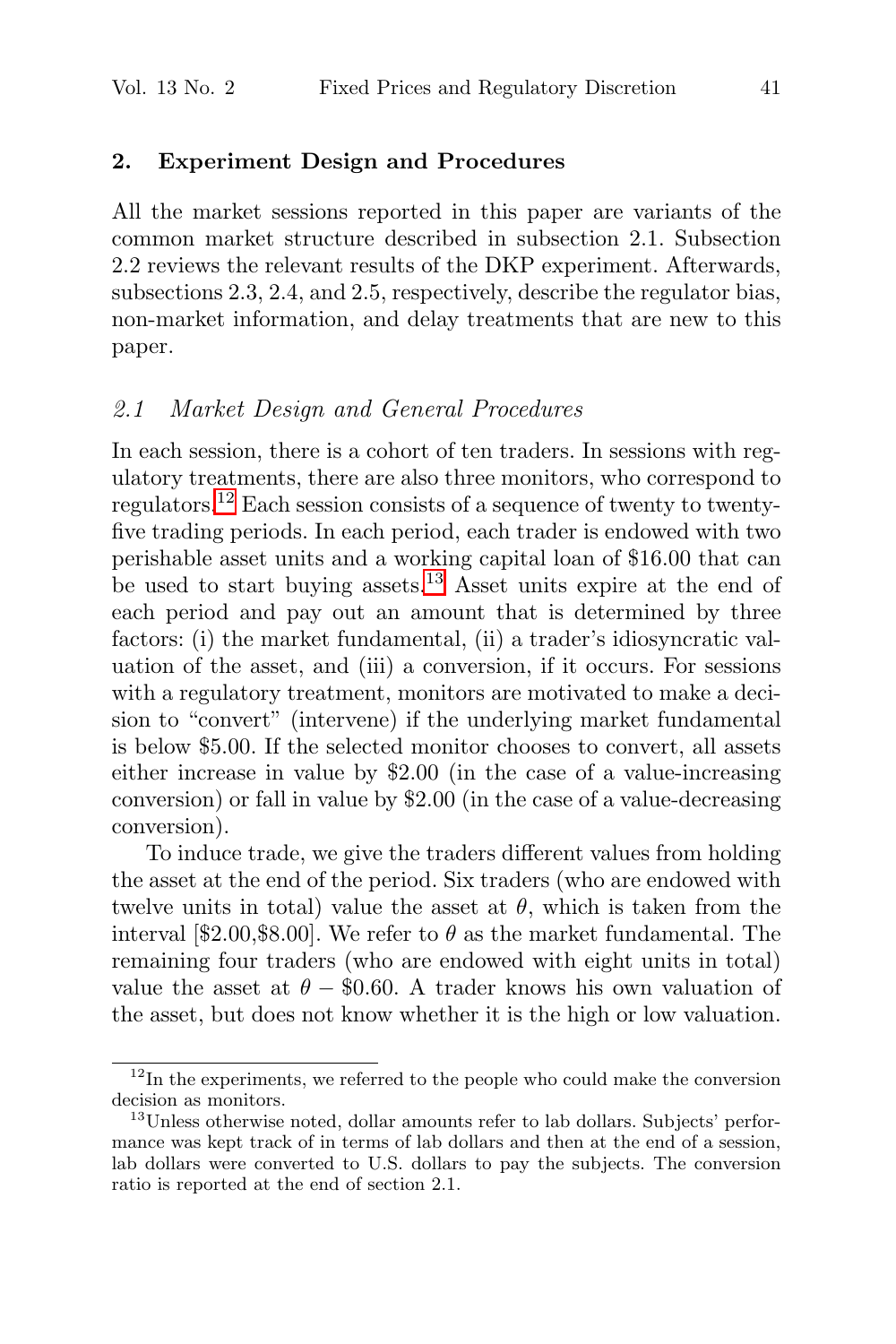A trader also knows the aggregate number of high- and low-value units each period, and thus knows that there are more high-value traders than low-value traders. Once shown their asset value for the period, traders are given 110 seconds to buy and sell assets.

Trading follows standard open-book double-auction rules, with traders seeing all bids, offers, and the history of contract prices in the period. Period earnings for each trader are the sum of revenues from asset sales net of asset purchases and the value of assets held at the period's end, or

$$
Payoff = \sum_{i=1}^{m_s} p_i - \sum_{j=1}^{n_b} p_j + (\nu - c) \times (n_b - m_s + 2), \tag{1}
$$

where  $m_s$  units are sold at prices  $p_i, i = \{1, \ldots, m_s\}$ , and  $n_b$ units are bought at prices  $p_j$ ,  $j = \{1, \ldots, n_b\}$ . On the right side of the equation,  $\nu$  is the trader's valuation of holding an asset, and  $c \in \{-\$2.00,\$0.00,\$2.00\}$  reflects the effect on the asset value of the conversion decision. Finally, the working capital that traders start with is paid back at the end of the period, so it nets out in (1).

Conversion is determined by the monitors' decisions following the close of trade. Monitors do not observe the market fundamental, but they do see the median price of contracts. Based solely on the observed price, monitors guess the underlying market fundamental and make a conversion decision. Monitors earn \$3.00 if their guess is within \$0.20 of the actual  $\theta$  for the period, and \$1.00 if their guess is between \$0.21 and \$0.50 of the period's  $\theta$ . For conversion decisions, monitors earn \$12.00 from a correct decision, where a "correct" decision is either to convert if the underlying fundamental is less than \$5.00 or to not convert if the fundamental is \$5.00 or more. To prevent insurance strategies, monitors are obligated to make a conversion decision consistent with their guess of  $\theta$ .

Once all monitor decisions are complete, the market fundamental is displayed and earnings are determined. For a monitor, earnings are \$0.00, \$1.00, \$3.00, \$12.00, \$13.00, or \$15.00, depending on the accuracy of his guess about the fundamental and whether or not he made the correct conversion decision. For traders, one of the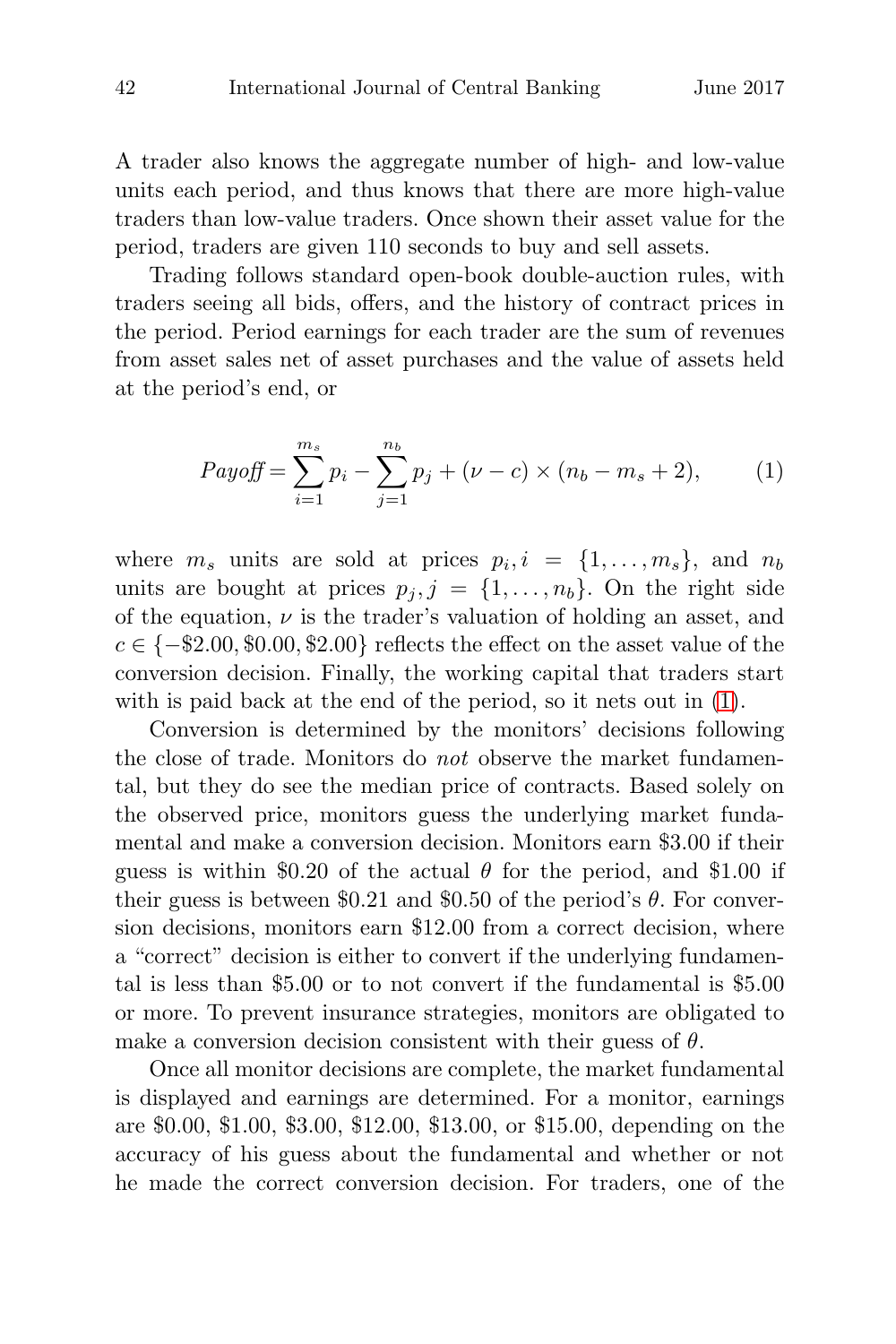three monitor decisions is selected at random and implemented.<sup>14</sup> If the selected monitor chose conversion, then the asset payoff either increases by \$2.00 per unit (in the case of a value-increasing conversion) or decreases by \$2.00 per unit (in the case of a value-decreasing conversion).

The fixed-trigger treatment is identical to the above process except that the three monitors are eliminated, and in their place a conversion mechanically occurs whenever the period's median price is less than \$5.00.

All sessions followed the same general procedures. At the start of each session a cohort of student volunteers (ten or thirteen) was randomly seated at visually isolated personal computers. An experiment administrator then read aloud a common set of instructions, which explained trader and monitor incentives as well as how to make decisions on the computer interface used in the experiment.<sup>15</sup> Participants followed along on printed copies of their own, while the administrator read instructions from a version projected onto a wall at the front of the lab. Following the instructions, participants completed a short quiz of understanding, which the experiment administrator reviewed publicly. At any time during the instructions and quiz, participants were encouraged to ask questions by raising their hands. Questions were answered privately.<sup>16</sup> Following the quiz, the sessions commenced. The experiment was programmed and conducted with the software z-Tree (Fischbacher 2007).

To facilitate understanding, instructions were presented in parts. Initial instructions were provided for a simple condition in which traders buy and sell asset units in the absence of any possible conversion.<sup>17</sup> In this condition, monitors are told the period's median contract price following the close of trade and are asked to guess the underlying market fundamental. After several periods in

 $14$ We used three monitors in each session in order to generate more data points on conversion decisions per session.

 $15$ Instructions are available in unpublished appendix 1, available at

http://www.ijcb.org.<br><sup>16</sup>Quiz responses were not formally recorded. Participants, however, had few questions and seemed comfortable with the instructions.

<sup>&</sup>lt;sup>17</sup>In DKP, these periods are referred to as the  $BASE$  condition. In the  $BASE$ condition, prices were close to the market fundamental  $\theta$ , and allocations were very close to fully efficient.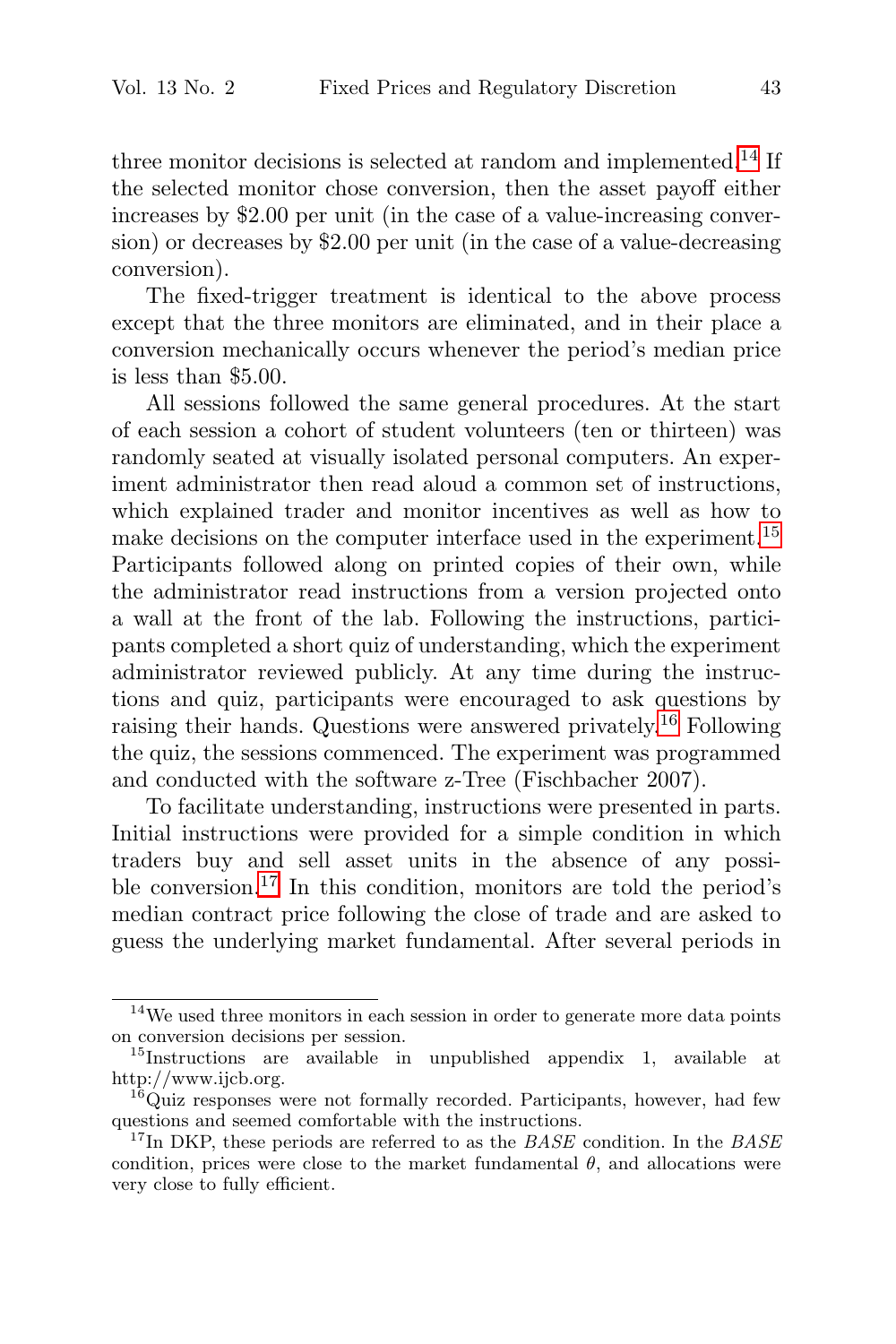this condition, the session was paused and additional instructions describing a conversion treatment were distributed. An experiment administrator then read aloud these instructions and administered another short quiz of understanding, after which a second segment commenced for ten to fifteen periods. In the second segment, some sessions had value-decreasing conversions and others had valueincreasing conversions. In most sessions, this protocol was repeated in a third segment, which was identical to the second except that the conversion rule was switched to value decreasing (value increasing).<sup>18</sup> Following the conclusion of the final segment, the experiment ended and participants were privately paid and dismissed from the lab.

Participants were upper-level math, science, engineering, and business students enrolled in courses at Virginia Commonwealth University in the spring semesters of 2010 and 2011 (for the previously reported DKP sessions) and the spring semester of 2014 and the fall semester of 2015 (for the new sessions). No one participated in more than one session. Lab earnings were converted to U.S. currency at  $$12.00$  lab =  $$1.00$  U.S. rate. In U.S. dollars, participant earnings for the 90–120 minute sessions ranged from \$14.00 to \$32.25 and averaged \$23.25 (inclusive of a \$6.00 appearance fee).

# 2.2 DKP Results

DKP reports a series of thirty-four market sessions involving 424 participants. Sessions included both regulator and fixed-trigger regimes, under both value-increasing and value-decreasing conversion conditions. Figure 1 summarizes the conversion error results. In each panel of the figure, notice that market fundamentals are clustered into six ranges: the  $\langle \$3.00 \rangle$  and  $\geq$  7.00 ranges, where neither triggering mechanism should create price ambiguity, as well as partitions of the \$3.00–\$4.99 and \$5.00–\$6.99 ranges, where, depending on the triggering mechanism and conversion rule, either multiple equilibria or equilibrium non-existence arise in the rational expectations benchmarks. The partitions separate out the ranges \$0.60 above and below the \$5.00 efficient conversion limit. Although the

<sup>&</sup>lt;sup>18</sup>As explained in DKP, in some treatments value-increasing and valuedecreasing regimes were not varied within sessions.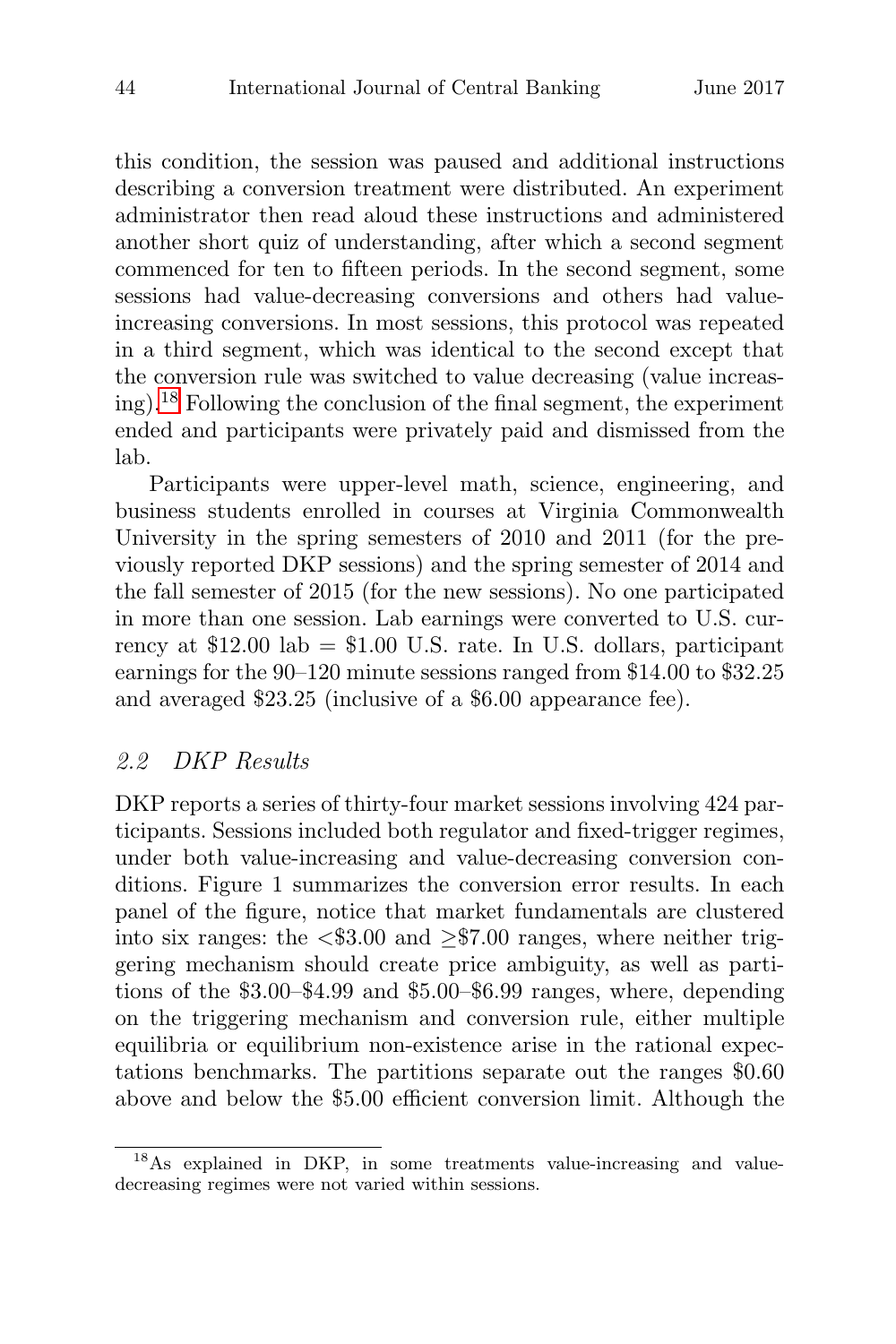## **Figure 1. Conversion Error Rates for Regulator (***REG***) and Fixed-Trigger (***FT***) Treatments**



**Notes:** The horizontal axes list the market fundamentals broken up into different ranges. The vertical axes list the fraction of the time a conversion error is made for fundamentals in each range. A decision to convert when the fundamental is  $\geq$ \$5.00 is counted as an error, as is a decision not to convert when the fundamental is  $<$ \$5.00.

proximity of a market fundamental realization to \$5.00 is not pertinent in the Bond, Goldstein, and Prescott (2010) or Sundaresan and Wang (2015) models (both of which use a rational expectations framework), it is relevant to the market used in DKP and this paper because they include value heterogeneity in order to generate trade. The \$0.60 range around the conversion cutoff is used because for market fundamental realizations in this range, some traders must infer from the trading process whether the market fundamental is above or below the  $$5.00$  trigger.<sup>19</sup>

Looking first at the case of value-decreasing conversions, observe that errors occur frequently in the fixed-trigger  $(FT)$  regime for fundamental realizations just above the \$5.00 cutoff, as predicted by the Sundaresan and Wang (2015) analysis. Not consistent with theoretical predictions are the conversion errors under a regulator  $(REG)$  regime. Here again, when market fundamentals were slightly

<sup>&</sup>lt;sup>19</sup>For example, if the market fundamental is \$5.20, then six traders (with twelve asset units) see a fundamental above \$5.00, while four other traders (with eight asset units) see a fundamental of \$4.60. The traders with the low value do not know for sure whether the market fundamental is above \$5.00 and hence no conversion should occur. A similar situation arises for a fundamental of \$4.80, except that in this case the high-value traders do not know for sure whether the fundamental is above or below \$5.00.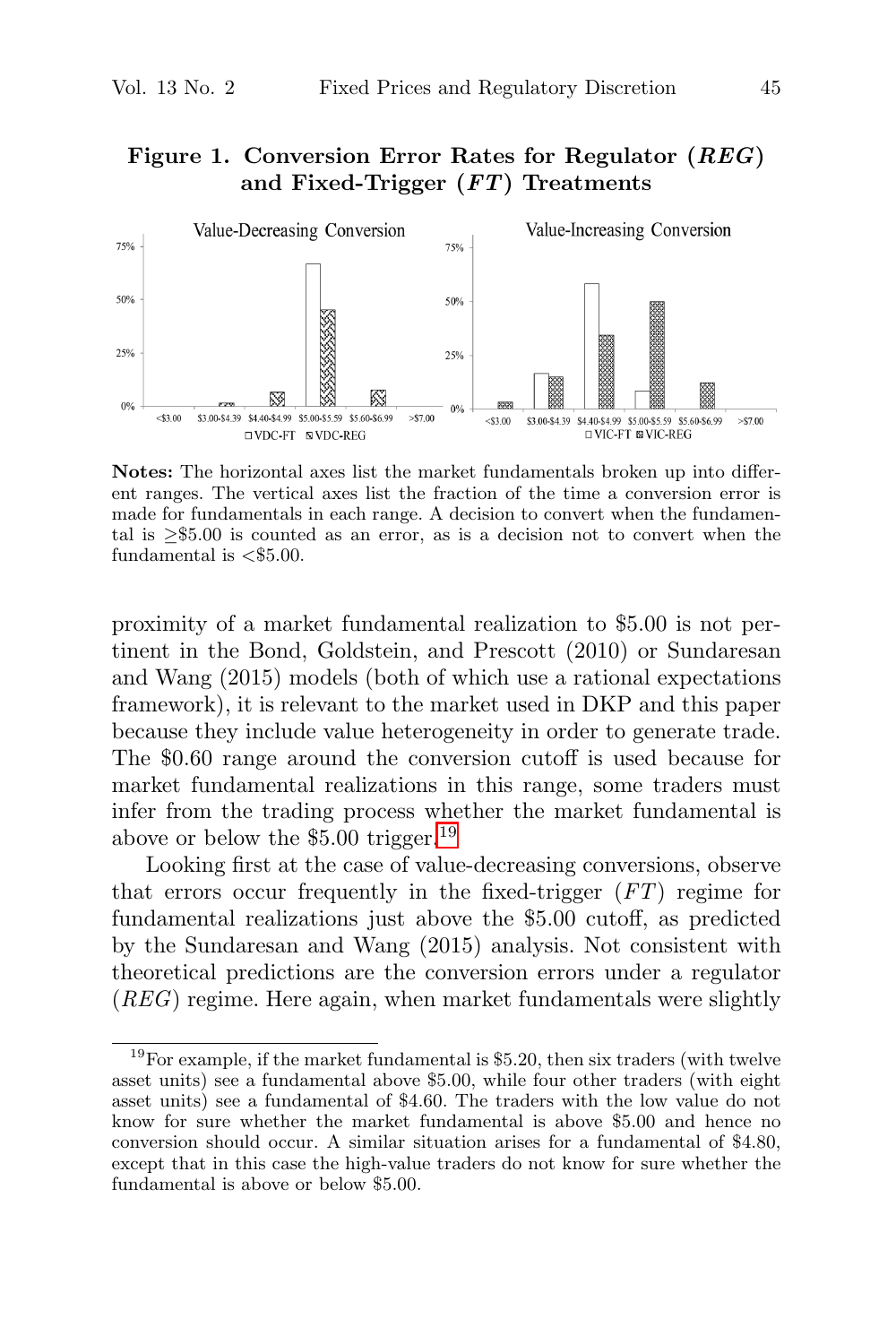above \$5.00, traders often partially incorporated the value of a conversion into prices and generated median prices in the \$3.00–\$4.99 range. These downward price adjustments yield prices that would not be observed in an equilibrium for the REG regime—traders should either fully incorporate the value of a conversion, generating market prices of \$2.99 or less, or realize that the market fundamental exceeds \$5.00 and no conversion will occur, generating prices of \$5.00 or more. However, upon seeing these prices, the monitors often errantly concluded that the market fundamental was below \$5.00 and decided to convert.

In the case of value-increasing conversions, conversion errors tend to cluster around fundamental realizations close to the \$5.00 cutoff under both triggering mechanisms. However, in the REG treatment, errors are distributed both above and below the \$5.00 cutoff, while in the FT treatment, errors cluster in the \$3.00 to \$4.99 range. These results are consistent with theoretical predictions: In the REG regime market, fundamentals of, say, \$4.60 and \$5.40 may generate very similar transaction prices, both somewhere in excess of \$5.00, leaving monitors confused as to the desirability of conversion and roughly as likely to err by converting as by not converting. On the other hand, in the FT regime, conversion errors occur predominantly when the market fundamental is slightly below \$5.00 and traders are unable to keep the median transaction price below the automatic conversion cutoff.

Combined, these experimental results indicate that the problems of discerning fundamental information from market prices suggested in the theoretical work may frequently lead to conversion errors. Inspecting figure 1 further, however, notice that the relative desirability of the two triggering mechanisms is not obvious.

In the case of a value-decreasing conversion, overall incidence of conversion errors is slightly higher in the FT regime. Perhaps more problematically, the incidence of conversion errors for fundamentals above \$5.00 was also higher for the FT regime, meaning they were socially undesirable conversions (e.g., type II errors of commission). McDonald (2013) argues that type II errors are likely more problematic than type I errors, so under his criterion these results would make the REG mechanism more appealing. On the other hand, errors occur over a considerably wider range of fundamental realizations in the REG mechanism.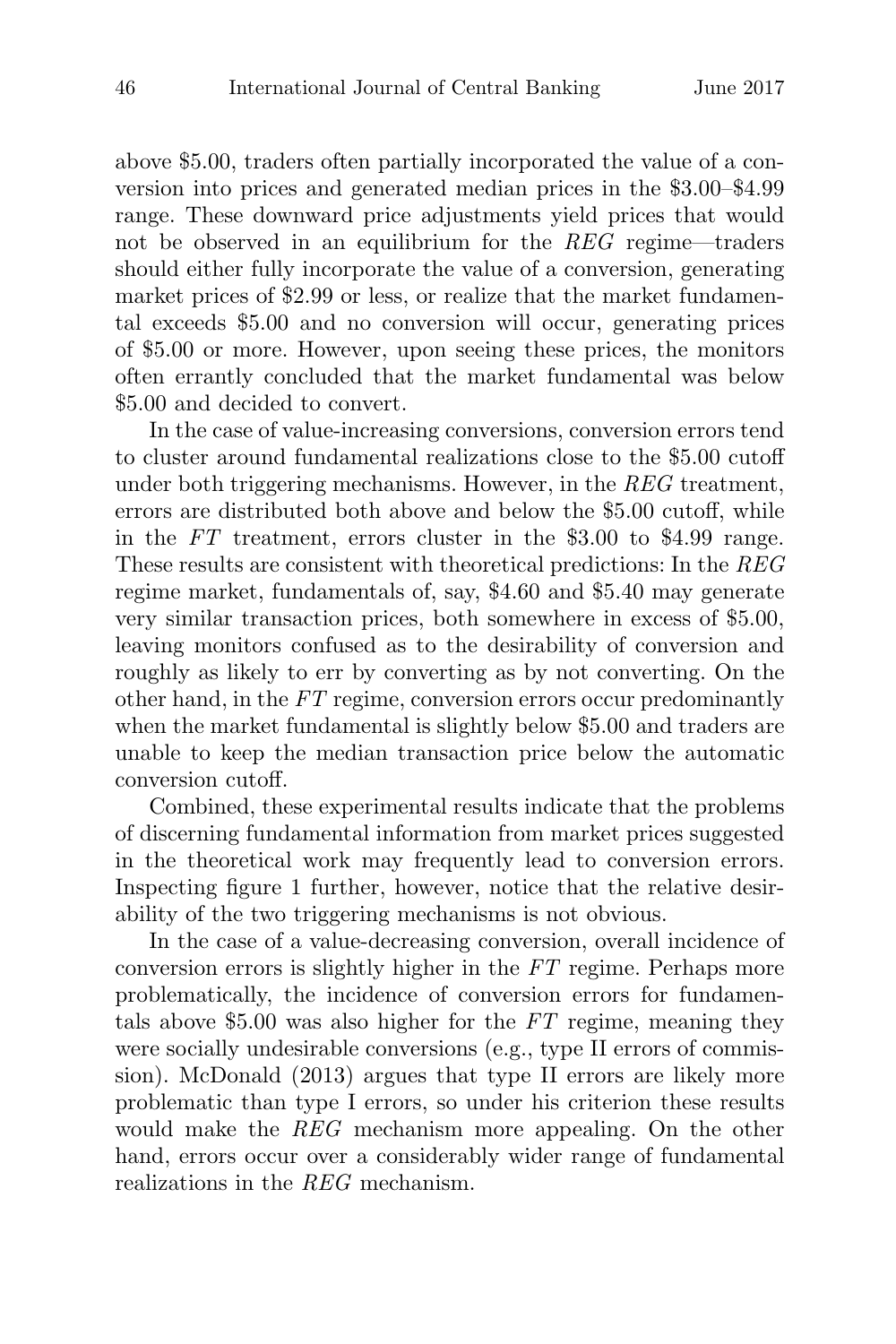In the case of a value-increasing conversion, the overall incidence of errors is roughly the same under either mechanism. Nevertheless, the type of error differs. Under the REG mechanism, the bulk of errors were type II errors of commission, occuring for market fundamentals above \$5.00. In contrast, under the FT mechanism, errors are concentrated in the ranges of market fundamentals below \$5.00, meaning that socially desirable conversions failed to occur (type I, errors of omission). Under these criteria, results would make the FT mechanism more appealing.

As discussed in the introduction, a more complete evaluation of the relative desirablity of fixed-trigger and regulator-based triggering mechanisms requires evaluation of regulator behavior in environments enrichened by features that may importantly affect the frequency and accuracy of regulator conversion decisions. The following three subsections describe procedures for treatments that explore the effects of three such environmental alterations on market outcomes: inaction bias, probabilistically supplied non-market information, and the opportunity to delay action.

#### 2.3 Inaction Bias

The distortionary effects of external pressures on the timing and magnitude of conversion decisions is potentially an important factor in assessing the value of allowing a regulator to make a conversion decision. There are two distinct reasons to consider introducing bias as a treatment. First, in both the Great Recession and the Savings and Loan Crisis of the 1980s, regulators were criticized for not intervening with sufficient speed. In the Savings and Loan Crisis, in particular, it is well documented that many S&Ls were insolvent but were allowed to continue to operate in the hope they would recover (White 1991). Introducing a bias toward not acting can be viewed as a more realistic description of regulatory incentives in such contexts. Second, in the previously reported sessions, where the regulator had symmetric preferences over taking actions, undesirable conversions were the most frequent error. This suggests that adjusting the regulator's incentives toward inaction may be a way to reduce these errors.

To assess the effect of a bias against making a conversion decision, we conduct a REGB treatment, which replicates the REG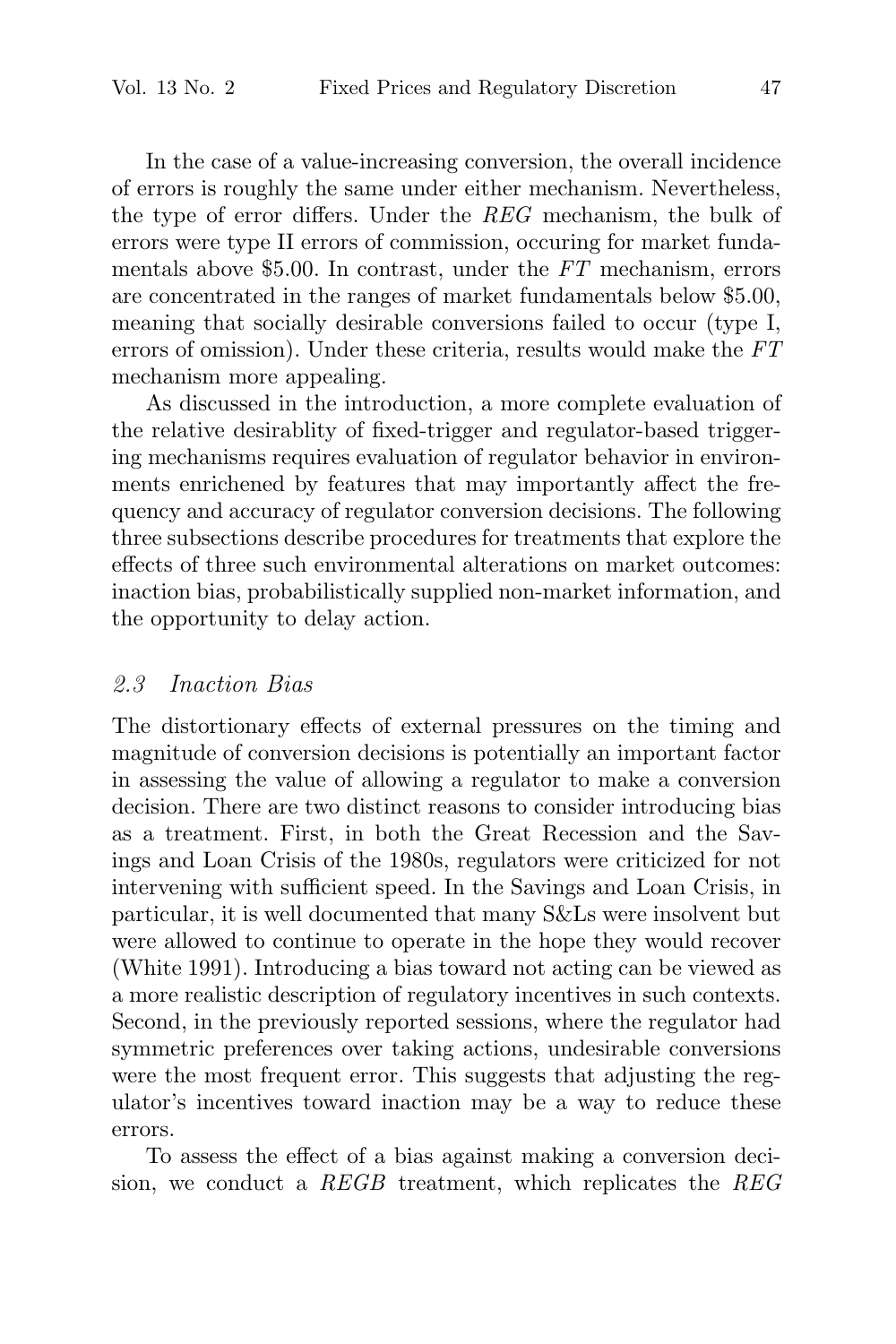treatment in DKP, except that we alter monitors' incentives by imposing penalties for an incorrect decision to convert. As in the REG treatment, monitors were told the median contract price for the periods and then they both guessed the underlying market fundamental and made a conversion decision. As before, they earned a small amount (up to \$3.00) for guessing with sufficient accuracy the market fundamental, and then a larger amount (\$12.00) for making a correct conversion decision (e.g., converting when socially desirable). However, in REGB they were also punished if they converted when they should not have. In particular, relative to the REG treatment, payment falls from \$0.00 to –\$12.00 if they convert when the fundamental is above \$5.00. As in the REG treatment, monitors earn nothing from an error of omission, or a decision to not convert when the fundamental is below \$5.00. Also as before, after all monitors make decisions, one of their choices is selected at random and implemented in the market (e.g., increasing or decreasing the market fundamental by \$2.00 in the case conversion is selected). We evaluate both value-increasing and value-decreasing conversions.

In the literature, the commitment problem that encourages inaction is widely regarded as a reason to prefer a fixed-trigger mechanism to a regulator-based mechanism. The analysis in DKP focuses on a different trade-off, namely, how allowing a regulator to react to prices changes the price's informational content. In this respect a bias toward inaction could actually improve performance. As can be seen in figure 1, for the REG regime, conversion errors concentrate in the \$5.00–\$5.59 range of fundamentals, as traders incorporate the value of a socially undesirable conversion when the market fundamental is slightly above the \$5.00 cutoff. A bias toward inaction should make monitors more reluctant to make a decision to convert for the subsequent prices in the \$3.00–\$4.99 range, and in this way reduce the incidence of such type II errors.

In the case of a value-increasing conversion, the effect is unclear. Inaction bias may weaken the willingness of regulators to convert when facing trading prices in the uninformative \$5.00–\$6.99 range. Incentives against action thus may increase the incidence of forgone desirable conversions that generate such uninformative prices (e.g., for market fundamentals in the \$3.00–\$4.99 range), but at the same time they should reduce the incidence of socially undesirable conversions that generate roughly the same prices (e.g., for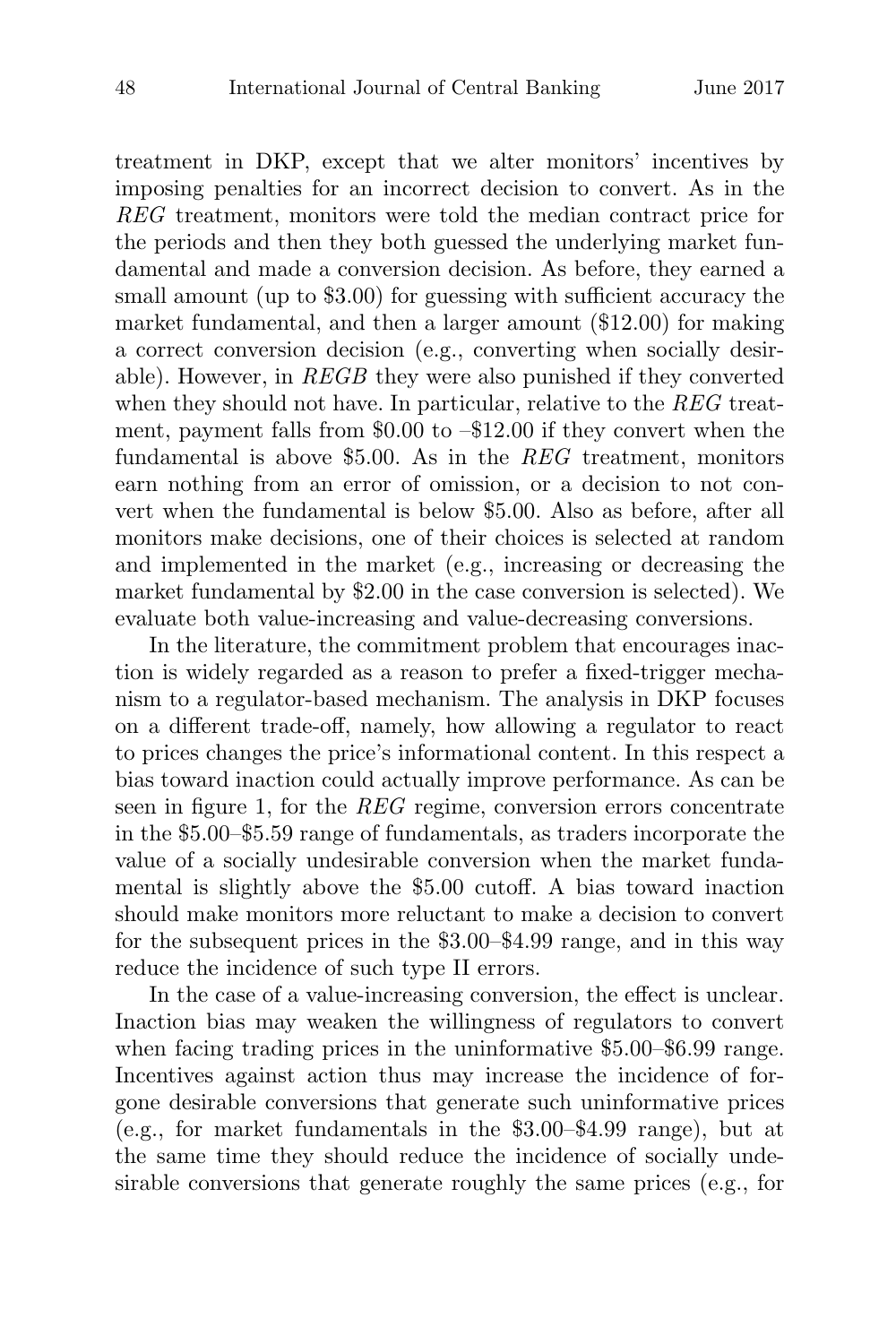market fundamentals between \$5.00 and \$6.99). Referring back to figure 1, observe that in the value-increasing REG sessions reported in DKP, the bulk of conversion errors occurred for market fundamentals between \$5.00 and \$5.59. Inaction bias would be beneficial on net if it reduces the incidence of these socially undesirable and arguably more costly errors.

# 2.4 Non-market Information

Our second treatment assesses the effects of non-market information. One argument for not adopting a fixed-price trigger is that bank regulators have information about bank quality that is not available to market participants and that information should be used in making decisions. Indeed, Bond, Goldstein, and Prescott (2010) established in their rational expectations model that if the quality of a regulator's signal was sufficiently high, a unique equilibrium exists for a value-increasing conversion, so regulators could learn from market prices. Nevertheless, the quality of a regulator's signal is not always accurate, and the market response to a perception that regulators know the market fundamental may dampen the information transmitted by prices. For this reason, it is worth studying the case in which a regulator has a signal that is not always of sufficient quality to eliminate the equilibrium existence problems found in the theoretical literature.

In this second (*REGI*) treatment, we evaluate the effects of probabilistically providing regulators with accurate non-market information. Procedurally, the REGI treatment is identical to the REG treatment in DKP except that in addition to being shown the median transactions price after the close of trade each period, there is a 50 percent probability that the monitors are also shown the market fundamental. Traders know the probability that monitors are informed, but they do not know whether the monitor is informed in any particular period. We ran the REGI treatment under both value-increasing and value-decreasing conversion rules.

# 2.5 Action Delay

Our third treatment (REGD) evaluates the capacity of non-market information to endogenously induce an inaction bias.<sup>20</sup> Specifically,

 $^{20}$ We are grateful to a referee for suggesting this treatment.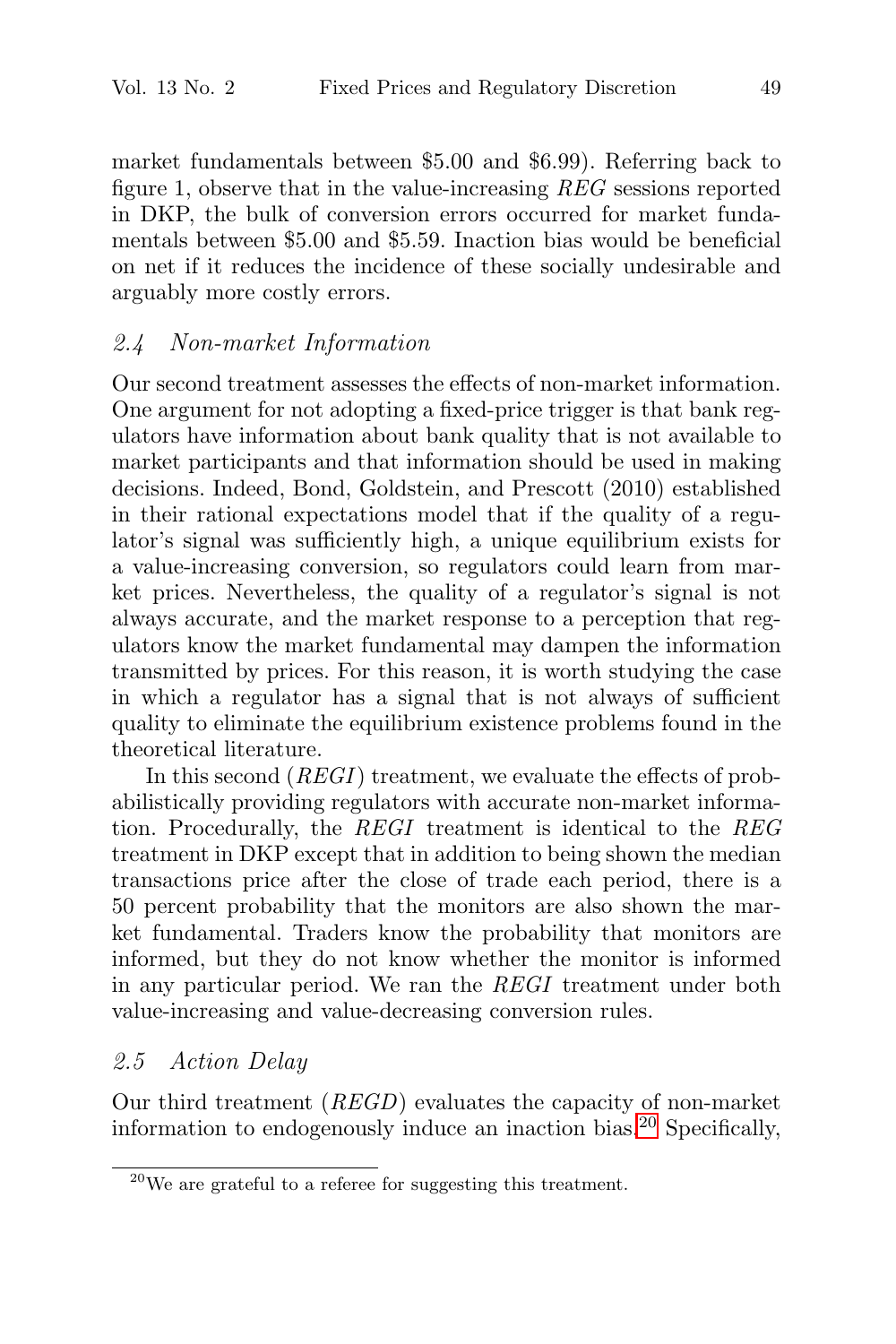the availability of accurate non-market information via regular but infrequent bank examinations may, in the intervals between examinations, induce regulators to discount or ignore the information conveyed in market prices and delay making conversion decisions.

Procedures for the REGD treatment parallel those for the REG treatment with the following differences. Following the close of trade, and after being shown the period's median contract price, the monitor makes a decision to either convert or wait. If the monitor decides to convert, he earns \$12.00 from a correct decision (e.g., if the market fundamental is less than \$5.00) and \$0.00 from an incorrect decision. If the monitor decides to wait, he is shown the market fundamental and is then obligated to make the correct conversion decision. In either case, the monitor earns  $$6.00$  from a decision to wait.<sup>21</sup> We conducted sessions under both value-increasing and value-decreasing conversion rules.

## 2.6 Summary

In total, the new experiment consists of a series of eighteen market sessions, with six sessions conducted in each of REGB, REGI, and REGD treatments. Table 1 summarizes the experiment design. In total, 234 undergraduate student volunteers participated in the new experiment. With only minor differences, the previously reported markets were conducted under the same conditions as the sessions reported here.

#### **3. Experiment Results**

An assessment of the relative merits of the triggering mechanisms in terms of conversion error rates involves comparisons across multiple dimensions. To quantify relative performance differences, we use four criteria. First, and perhaps most obviously, we compare the overall

 $^{21}$ As in the REG treatment, monitors also guessed the market fundamental each period and were compensated for the accuracy of their decisions. One additional minor difference from the REG treatment is that we relaxed the requirement for consistency between the fundamental guess and the conversion decision. In the REGD treatment, a monitor could choose to wait even if he guessed that the fundamental was below \$5.00. As in the REG treatment, he could not convert if he guessed that the fundamental exceeded \$5.00.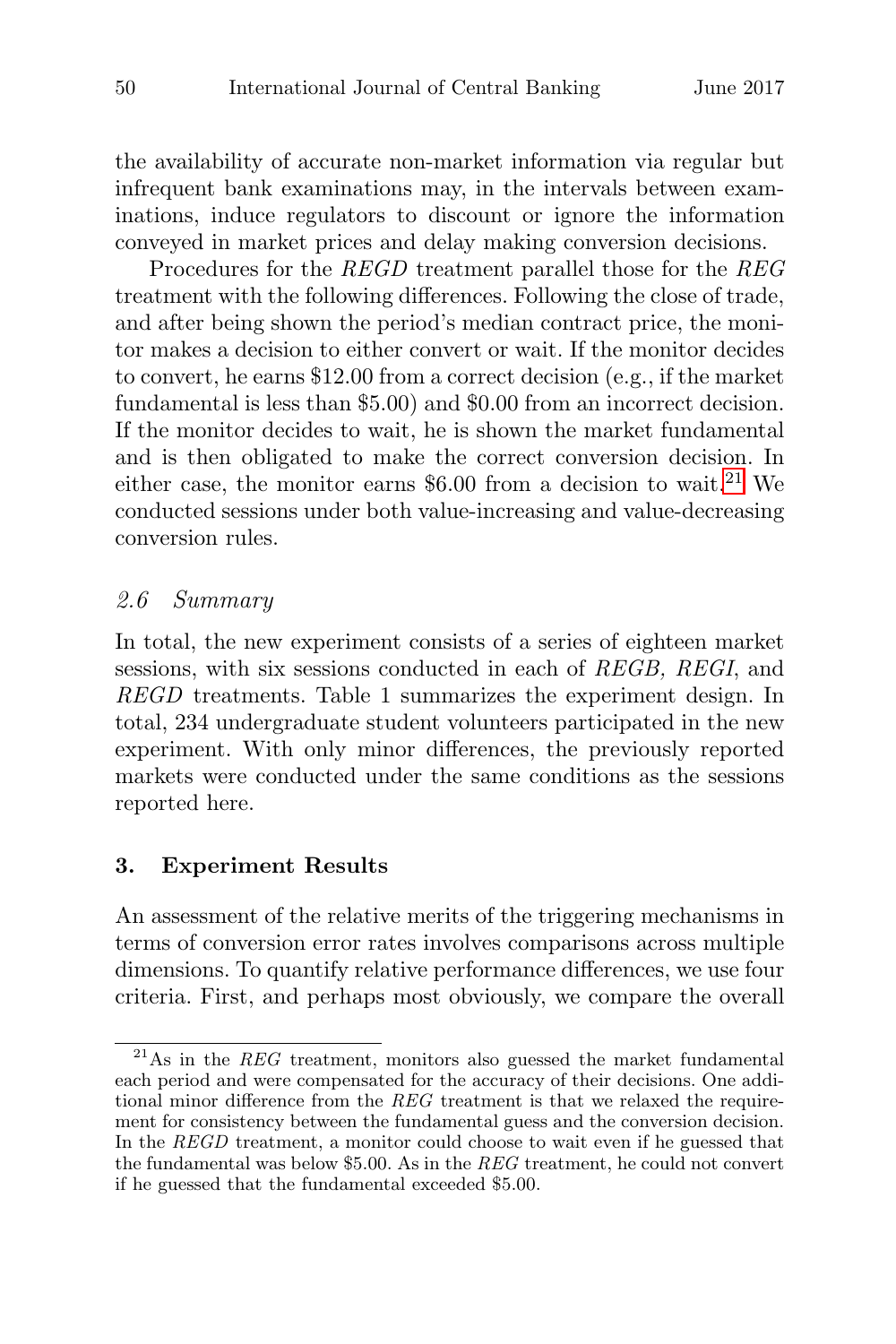|                                                                                                                                                | No. of                     |                                                                                 | <b>Session Structure, by Periods</b>                                 |                                                                      |
|------------------------------------------------------------------------------------------------------------------------------------------------|----------------------------|---------------------------------------------------------------------------------|----------------------------------------------------------------------|----------------------------------------------------------------------|
| <b>Session</b>                                                                                                                                 | <b>Sessions</b>            | $1 - 2$                                                                         | $3 - 12$                                                             | $13 - 25$                                                            |
| REGB-VIC/REGB-VDC<br>$REGB-VDC/REGB-VIC$<br>REGI-VIC/REGI-VDC<br>$REGI\text{-}VDC/REGI\text{-}VIC$<br>$REGD-VIC/REGD-VDC$<br>REGD-VDC/REGD-VIC | 3<br>3<br>3<br>3<br>3<br>3 | <i>BASE</i><br><b>BASE</b><br>BASE<br><b>BASE</b><br><b>BASE</b><br><b>BASE</b> | REGB-VIC<br>REGB-VDC<br>REGI-VIC<br>REGI-VDC<br>REGD-VIC<br>REGD-VDC | REGB-VDC<br>REGB-VIC<br>REGI-VDC<br>REGI-VIC<br>REGD-VDC<br>REGD-VIC |

**Table 1. Experiment Session Structure**

**Notes:** VDC refers to value-decreasing conversion. VIC refers to value-increasing conversion. BASE refers to the treatment in which no conversion decision was allowed. REGB refers to the regulatory-inaction-bias treatment. REGI refers to the regulatory-information treatment. REGD refers to the regulatory-delay treatment.

incidence of conversion errors across triggering mechanisms. Second, following McDonald's suggestion that socially undesirable conversions (i.e., errors of commission) are generally more problematic than failures to convert, we evaluate the incidence of conversion errors for market fundamentals of \$5.00 and above. Third, we consider the extent to which a triggering mechanism facilitates the discovery of the market fundamental via the trading process by evaluating the incidence of conversion errors in the ranges of \$0.60 below and \$0.60 above the \$5.00 efficient-conversion cutoff. Fourth, we consider the extent to which a triggering rule results in "gross" errors, or errors for fundamentals that deviate by more than \$0.60 from \$5.00.

A series of simple bivariate linear probability regressions allows evaluation of performance in terms of these four criteria.<sup>22</sup> Labeling the six fundamental ranges <\$3.00, \$3.00–\$4.39, \$4.40–\$4.99, \$5.00– \$5.59, \$5.60–\$6.99, and  $\frac{1}{5}$  > \$7.00 alphabetically as a, b, c, d, e, and f, respectively, we estimate the incremental effect of the  $REG$  treatment relative to the FT benchmark. A first regression estimates the incremental effect of the regulator treatment relative to the fixedtrigger rule for all fundamental ranges  $a$  though  $f$  combined. A

<sup>22</sup>We report linear probability estimates for expositional ease. Comparable probit regression estimates, reported in unpublished appendix 2, yield substantially identical results.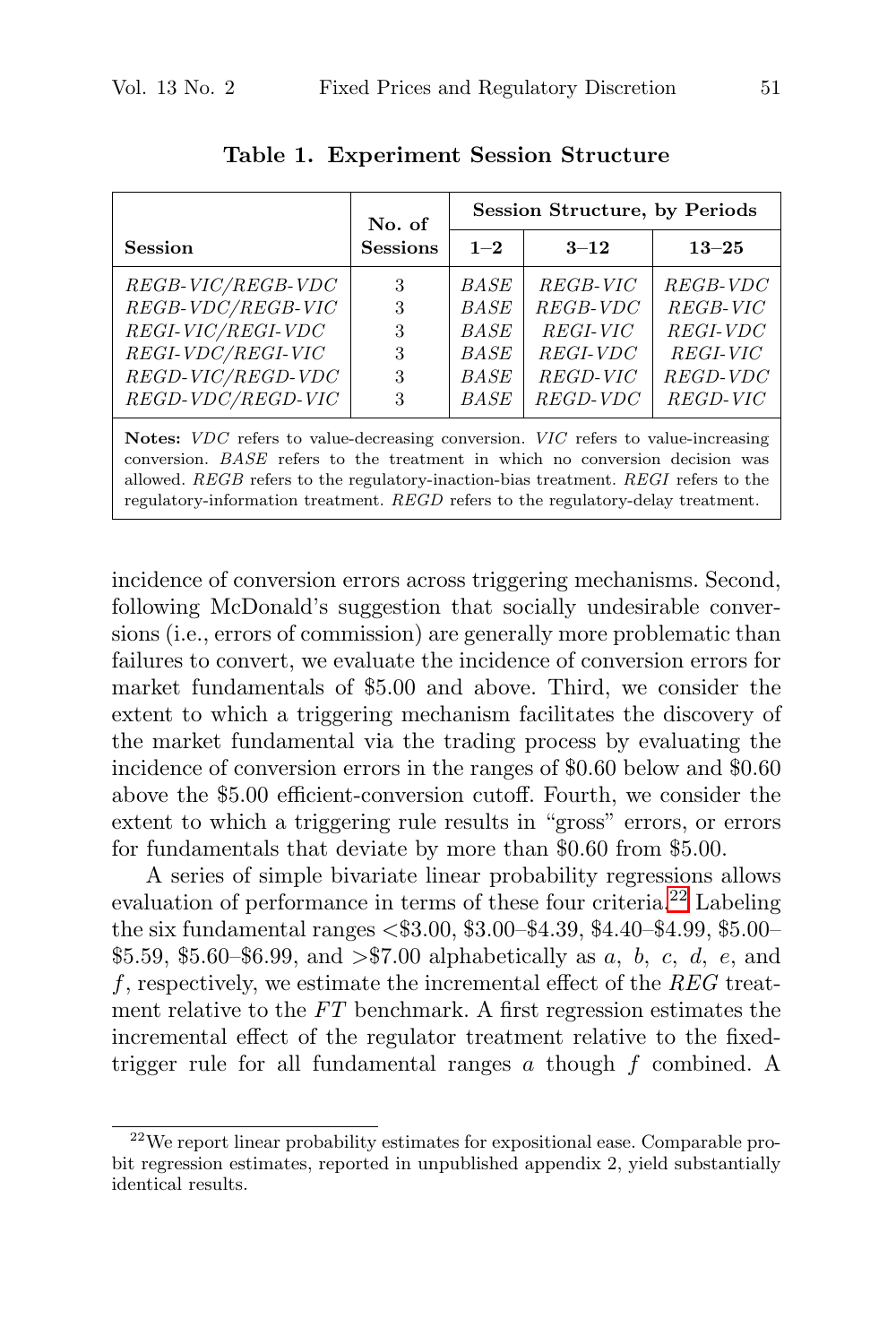second regression assesses the incremental effect of a regulator treatment on the incidence of errors of omission by restricting the set of observations to those where the market fundamental exceeds \$5.00, or is in the  $d$ ,  $e$ , or  $f$  ranges. A third regression assesses the incremental effect of the regulator-based triggering mechanism when the market fundamental is close to the \$5.00 efficient-conversion cutoff by restricting the set of observations to market fundamentals in the c and d ranges. The fourth set of regressions estimates the incremental effect of the regulator-based triggering mechanism on the incidence of gross errors where market fundamentals are in the ranges of below \$4.39 or above \$5.60, namely, the  $a, b, e$ , and  $f$  ranges.

Formally, for the set of observations in each value range  $j \in \{abcdef, def, cd, abef\}$  we estimate

$$
ce_{it} = \beta_0 + \beta_{REGj} D_{REGit} + \mu_i + \varepsilon_{it}, \tag{2}
$$

where the dependent variable  $ce_{it}$  takes on a value of 1 if monitor  $i$  committed a conversion error in period  $t$  and is 0 otherwise,  $i \in \{1, 2, \ldots, \# \text{ monitors}\},$  and  $t \in \{1, 2, \ldots, \# \text{ periods}\}.$   $D_{REGit}$ is an indicator variable that takes on a value of 1 if the regulator treatment is in effect and 0 otherwise. All regressions use the monitor as the unit of observation and model repeated measures on monitors as random effects.<sup>23</sup> We further cluster data by session and use a robust (White "sandwich") estimator to control for possible unspecified autocorrelation or heteroskedasticity.<sup>24</sup>

#### 3.1 DKP Regulator

Table 2 summarizes the performance of the REG sessions relative to those using a fixed-trigger mechanism. Looking at estimates for the

<sup>&</sup>lt;sup>23</sup>In the fixed-trigger sessions, the unit of observation is a market.<br><sup>24</sup>In unpublished appendix 3 we follow this same general method to evalu-

ate trading efficiency, which we calculate as the percentage of available gains extracted via the trading process. As is often the case in experiments involving the trade of exogenously valued assets, trader earnings may be quite high even absent any active exchange, because traders may realize a sizable portion of the available earnings by simply holding on to their asset endowment (something participants in fact tend not to do). Our trading efficiency measure more narrowly assesses the extent to which assets flow from low- to high-value holders of assets. Trading efficiency results echo in all respects the conversion-error-frequency results reported in the text.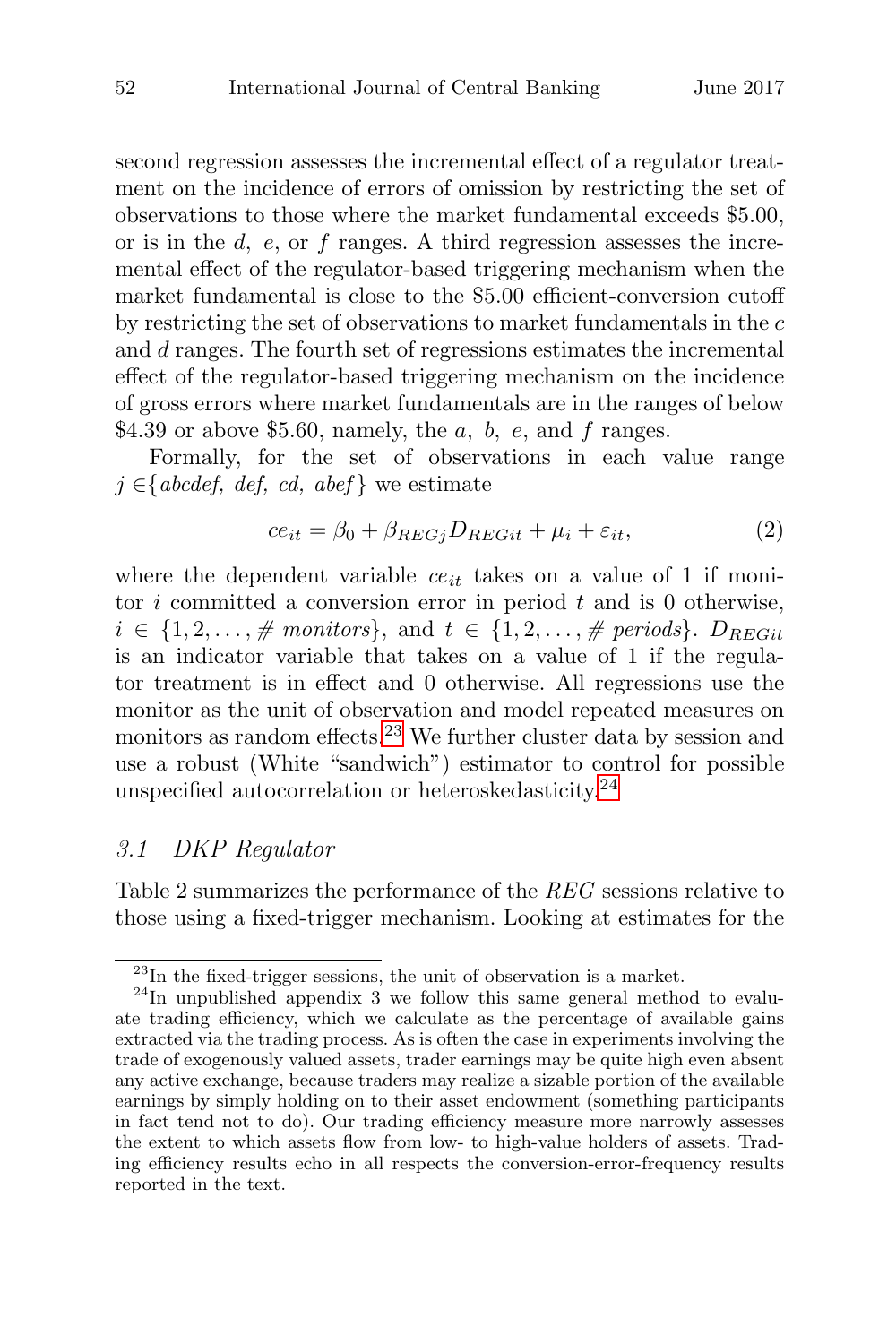|                          |                            | Table 2. Linear Regressions that Describe the Incremental Effect of the Baseline<br>Regulatory ( $REG$ ) Treatment Relative to the Fixed-Trigger ( $FT$ ) Treatment                                                                                                                                                                                                                                                                                                                                                                                                                                                                                                                                                            |                    |                 |                    |                   |                             |                 |
|--------------------------|----------------------------|--------------------------------------------------------------------------------------------------------------------------------------------------------------------------------------------------------------------------------------------------------------------------------------------------------------------------------------------------------------------------------------------------------------------------------------------------------------------------------------------------------------------------------------------------------------------------------------------------------------------------------------------------------------------------------------------------------------------------------|--------------------|-----------------|--------------------|-------------------|-----------------------------|-----------------|
|                          |                            | Value-Decreasing Conversion                                                                                                                                                                                                                                                                                                                                                                                                                                                                                                                                                                                                                                                                                                    |                    |                 |                    |                   | Value-Increasing Conversion |                 |
| L                        | $13.3***$                  | 26.7***<br>(4.0)                                                                                                                                                                                                                                                                                                                                                                                                                                                                                                                                                                                                                                                                                                               | $33.3***$<br>(5.0) | 0.0             | $16.7***$<br>(4.0) | (3.1)<br>3.3      | $33.3***$<br>(9.9)          | $5.6*$<br>(3.3) |
| $\beta_{REG}$            | $(2.0)$<br>$-5.6^{**}$     |                                                                                                                                                                                                                                                                                                                                                                                                                                                                                                                                                                                                                                                                                                                                |                    |                 | 2.0                |                   |                             |                 |
| $\beta_{REG\text{-}def}$ | (2.4)                      | $-12.9***$                                                                                                                                                                                                                                                                                                                                                                                                                                                                                                                                                                                                                                                                                                                     |                    |                 | (5.1)              | $14.3***$         |                             |                 |
| $\beta_{REG-cd}$         |                            | $(4.8)$                                                                                                                                                                                                                                                                                                                                                                                                                                                                                                                                                                                                                                                                                                                        | $-14.4**$          |                 |                    | (4.5)             | $\overline{11}$             |                 |
| $\beta_{REG-abel}$       |                            |                                                                                                                                                                                                                                                                                                                                                                                                                                                                                                                                                                                                                                                                                                                                | (5.8)              | $3.4*$<br>(1.9) |                    |                   | (11.9)                      | (3.8)<br>3.0    |
| Wald $\chi^2$            | $5.15**$<br>$\frac{6}{10}$ | $7.2***$<br>234                                                                                                                                                                                                                                                                                                                                                                                                                                                                                                                                                                                                                                                                                                                | $6.17***$<br>158   | $3.35*$<br>354  | 510<br>0.15        | $10.36***$<br>234 | 156<br>0.36                 | 0.59<br>354     |
|                          |                            | is, for the range above \$5.00. The coefficient $\beta_{REG\text{-}cd}$ measures incremental errors for fundamentals within \$0.60 of the \$5.00. The<br>coefficient $\beta_{RBC-abef}$ measures incremental errors for fundamentals not within \$0.60 of \$5.00. The symbols ***, **, and * denote<br>Notes: Each column corresponds to a regression run on a different range of fundamentals. The coefficient $\beta_{RG}$ measures the incre-<br>mental effect for the full range of fundamentals. The coefficient $\beta_{RBC\text{-}def}$ measures the incremental effect for errors of omission, that<br>rejection of the null hypothesis at $p < 0.01$ , $p < 0.05$ , and $p < 0.10$ , respectively (two-tailed tests). |                    |                 |                    |                   |                             |                 |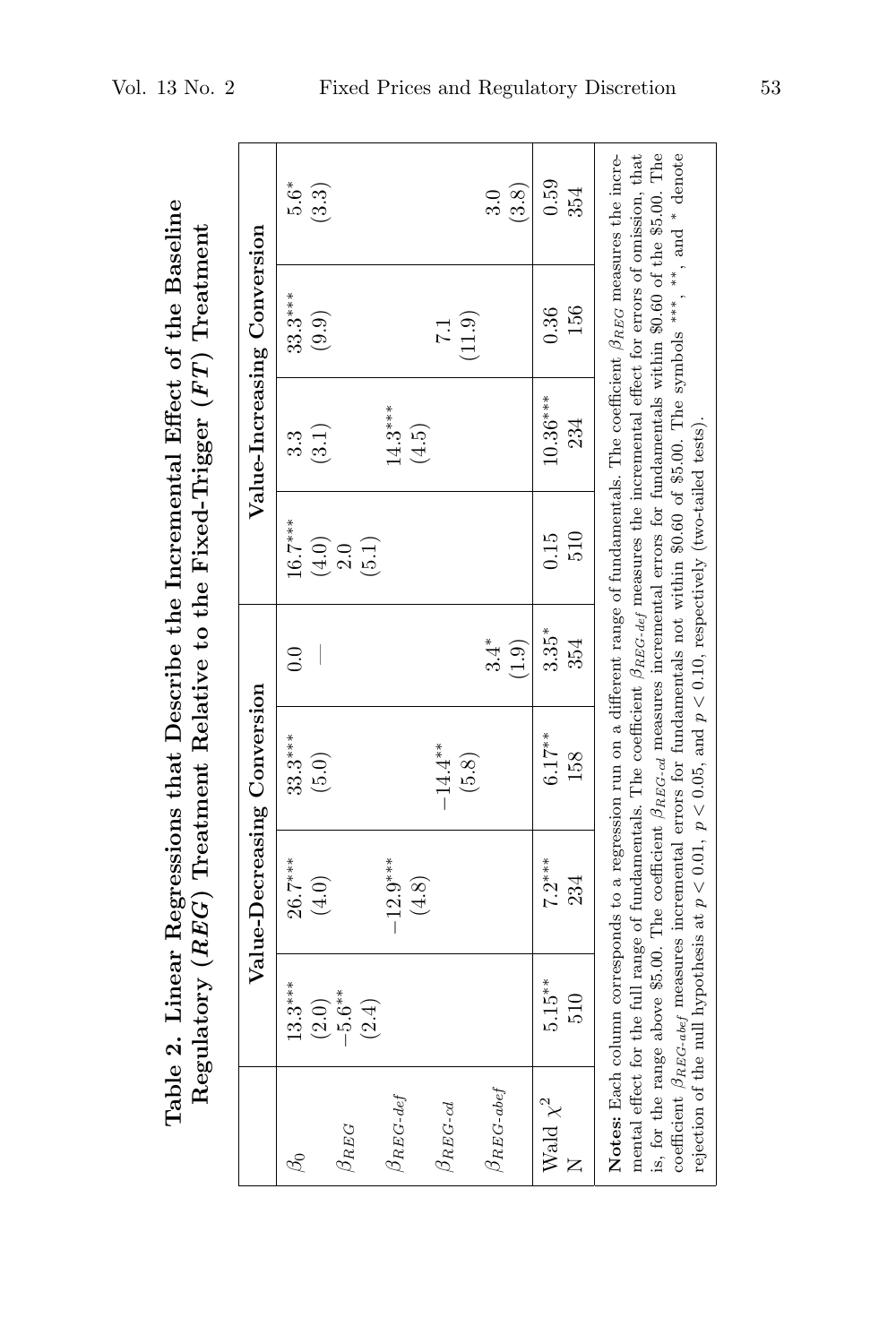value-decreasing conversion, shown in the left panel, observe that the regulator rule outperforms the fixed trigger on most criteria. The REG markets reduce the overall incidence of conversion errors,  $\beta_{REG} = -5.6\%$  ( $p < 0.05$ ), and the incidence of type II errors,  $\beta_{REG-def} = -12.9\%$  ( $p < 0.01$ ), and help with the discovery of the market fundamental,  $\beta_{REG-cd} = -14.4\%$  ( $p < 0.05$ ). The regulatorbased trigger does suffer relative to the fixed-trigger rule in the sense that it generates more gross errors,  $\beta_{FT-abel} = 3.4\%$  ( $p < 0.10$ ).

On the other hand, in the case of a value-increasing conversion, the comparison is closer. The small and statistically insignificant coefficient estimate on  $\beta_{REG}$  suggests no overall difference between the fixed-trigger and regulator regimes. The REG and FT triggering mechanisms are further indistinguishable for realizations close to \$5.00 and for realizations far from \$5.00, as indicated by the statistically insignificant coefficient estimates on  $\beta_{REG-cd}$  and  $\beta_{FT-abef}$ , respectively. The baseline REG markets, however, do raise the incidence of type II errors over the FT markets by 14.3 percent, as indicated by the coefficient estimate on  $\beta_{REG-def}$  ( $p < 0.01$ ).

Collectively, these baseline results suggest a sensitivity of the triggering mechanism to the conversion rule. In the case of a valueincreasing conversion, a fixed-trigger mechanism is superior particularly in the sense that it results in significantly fewer type II errors (i.e., socially unnecessary conversions). In the case of a valuedecreasing conversion, the regulator regime generates fewer errors in most respects.

#### 3.2 Inaction Bias

Figure 2 plots conversion error rates for the REGB treatment relative to the counterpart FT treatment. In the graph, we cluster observations into the same six ranges of fundamental realizations reported in figure 1. Notice in the figure that in the case of a valuedecreasing conversion, the regulator-based rule is clearly superior. As seen in the left panel of figure 2, the *VDC-REGB* treatment cuts the incidence of undesirable conversions in the \$5.00–\$5.59 range of fundamental realizations by roughly two-thirds relative to the VDC-FT treatment. This reduction in conversion error rates for market fundamentals just above \$5.00 comes at the cost of some increase in the incidence of forgone socially desirable conversions for market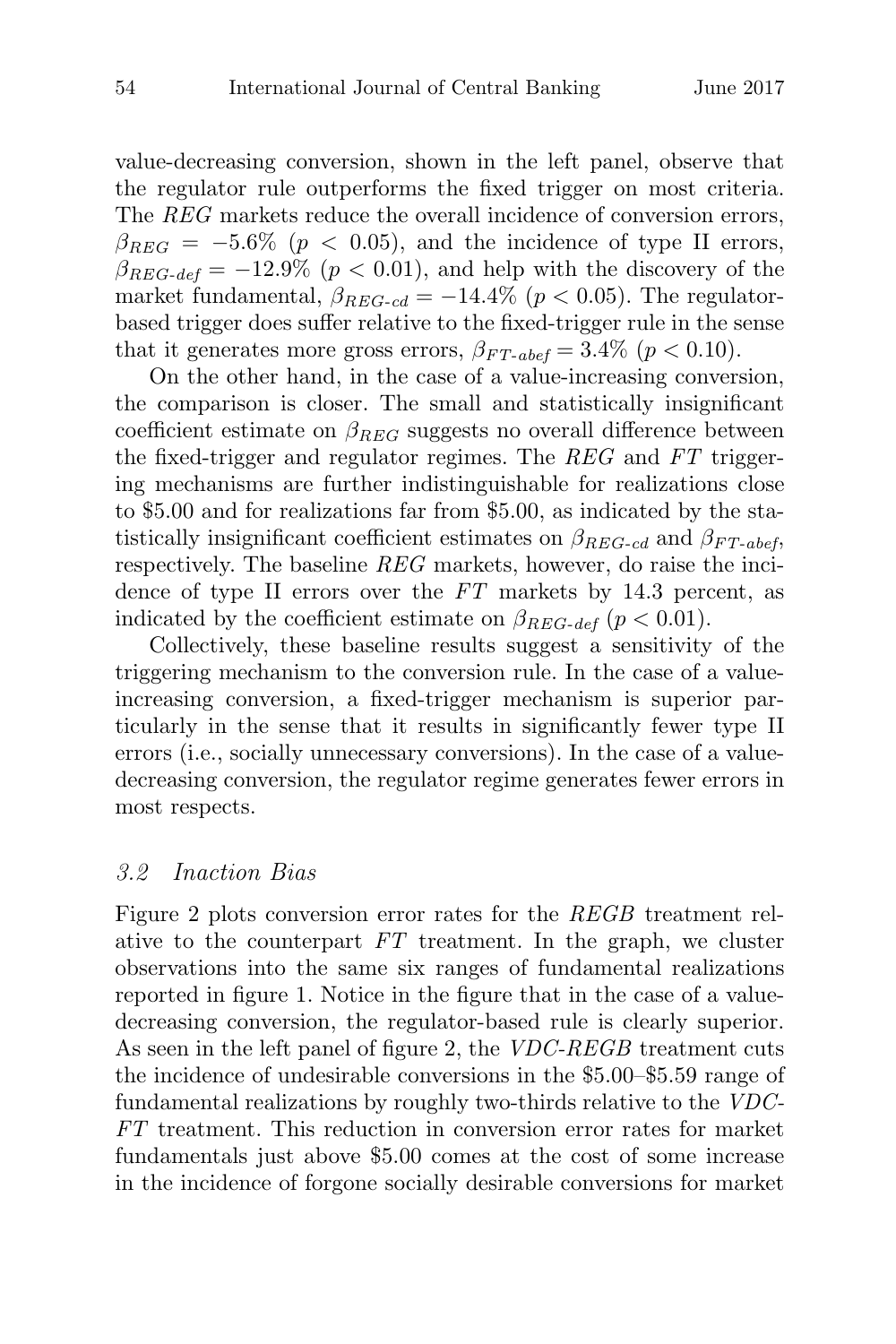# **Figure 2. Conversion Error Rates for Regulatory-Inaction-Bias (***REGB***) and Fixed-Trigger (***FT***) Treatments**



**Notes:** The horizontal axes list the market fundamentals broken up into different ranges. The vertical axes list the fraction of the time a conversion error is made for fundamentals in each range. A decision to convert when the fundamental is ≥\$5.00 is counted as an error, as is a decision not to convert when the fundamental is <\$5.00. In contrast, in the case of a value-decreasing conversion, inaction bias improves the relative performance of a regulator-based triggering rule.

fundamentals in the \$4.40–\$4.99 range. Nevertheless, both the overall incidence of errors and the incidence of errors of commission are considerably lower in the VDC-REGB treatment than in the VDC-FT treatment.

On the other hand, in the case of value-increasing conversions, inaction bias shifts the incidence of conversion errors from the roughly symmetric dispersion around the \$5.00 cutoff generated in the VIC-REG treatment to a dispersion more like that in the VIC -FT treatment, with the bulk of errors occurring for market fundamental realizations below \$5.00 (compare figures 1 and 2).<sup>25</sup> However, the reduction in type II errors of commission in the  $VIC$ -REGB treatment does not compensate for the increased incidence of conversion errors for fundamentals below \$5.00, and relative to the VIC-FT treatment, the VIC-REGB condition is unreservedly less accurate: For every range of fundamental values over which conversion errors occurred, the incidence of errors is higher in the

<sup>&</sup>lt;sup>25</sup>Unpublished appendix 4 directly compares the REGB, REGI, and REGD treatments with the REG treatment.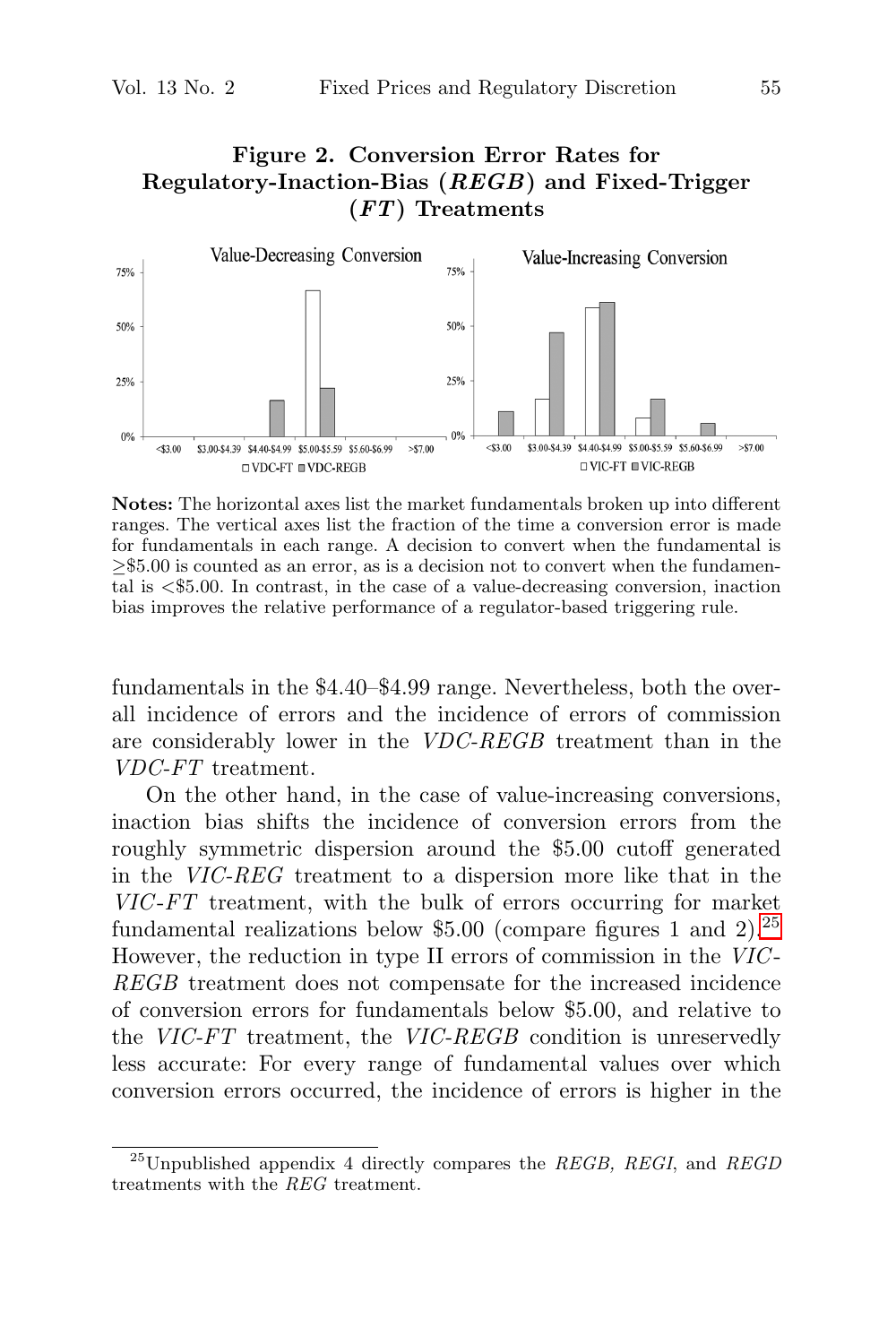VIC-REGB condition than in the VIC-FT treatment. Thus, in the case of a value-increasing conversion, a fixed-trigger rule yields more desirable results than a monitor who faces pressures to not make a conversion.

Table 3, formatted as table 2, allows a quantitative assessment of the effects of inaction bias by estimating the incremental effects of the REGB treatment relative to the FT regime. As can be seen in the table, comparison of the REGB and FT treatments is more dependent on the conversion type than was true for the baseline comparisons. In the case of a value-decreasing conversion, inaction bias makes the regulator-based rule a more clearly superior alternative. Incentives inducing inaction eliminate gross errors in a regulator regime (i.e., errors outside the c and d ranges), making the REGB-VDC and FT-VDC treatments identical in this respect. In the other three dimensions, the regulator regime results in fewer errors overall,  $\beta_{REGB} = -5.6\%$  ( $p < 0.10$ ), fewer socially undesirable conversions,  $\beta_{REGB-def} = -17.8$  ( $p < 0.01$ ), and fewer errors when the market fundamental is close to the \$5.00 cutoff,  $\beta_{REGB-cd} = -13.9 \ (p < 0.10).$ 

On the other hand, in the case of a value-increasing conversion, the regulator-based regime raises the overall incidence of conversion errors,  $\beta_{REGB} = 10.6\%$  ( $p < 0.10$ ), and the incidence of gross errors,  $\beta_{REGB\text{-}abef} = 13.9 \ (p < 0.05).$ 

# 3.3 Regulatory Information

In the REGI treatment, our primary interest regards the indirect market response to monitors probabilistically knowing the underlying fundamental, because the direct effects of such information must necessarily reduce the incidence of conversion errors. We evaluate these indirect effects by examining the incidence of conversion errors in the periods in which the market fundamental was not revealed to monitors. The striped bars in figure 3 illustrate the incidence of conversion errors in these  $REGI^*$  periods relative to the  $FT$  regime. Looking first at the case of a value-decreasing conversion, errors are confined to the \$5.00–\$5.59 range of fundamentals in the  $REGI^*$ periods and roughly parallel the incidence of conversion errors in the FT treatment. The failure of probabilistically providing information to monitors to clarify traders' pricing incentives was a surprise to us,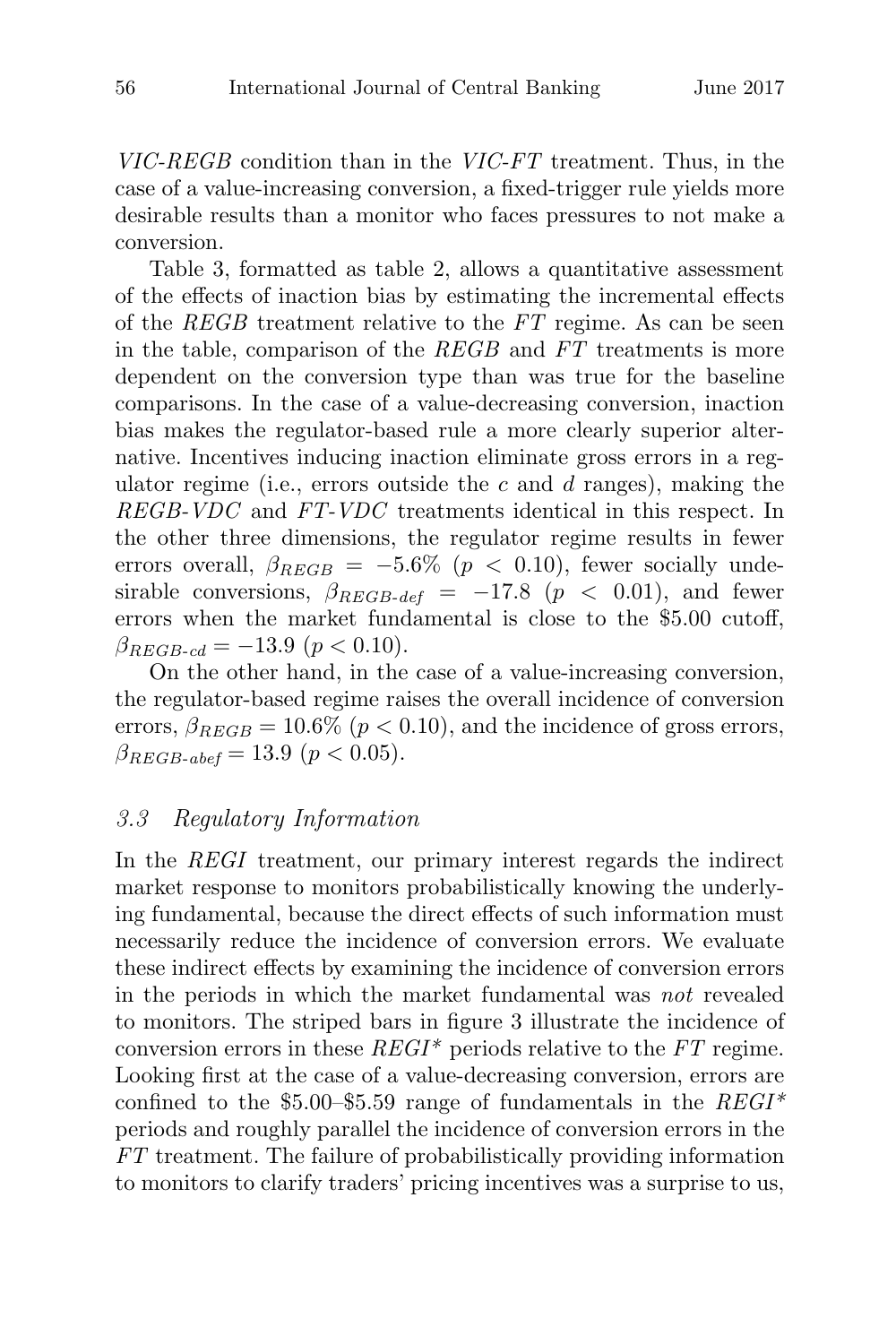|                                                                                                                                        |                              | Value-Increasing Conversion |
|----------------------------------------------------------------------------------------------------------------------------------------|------------------------------|-----------------------------|
| Table 3. Linear Regressions that Describe the Incremental Effect of the<br>Regulatory-Inaction-Bias $(REGB)$ Treatment Relative to the | Fixed-Trigger (FT) Treatment | Value-Decreasing Conversion |

|                            |                                      | Value-Decreasing Conversion                                                                                                                                                                                                                                                                                                                                                                                                                                                                                                                                                                                                                                                                                                     |                           |                  |                       | Value-Increasing Conversion |                   |
|----------------------------|--------------------------------------|---------------------------------------------------------------------------------------------------------------------------------------------------------------------------------------------------------------------------------------------------------------------------------------------------------------------------------------------------------------------------------------------------------------------------------------------------------------------------------------------------------------------------------------------------------------------------------------------------------------------------------------------------------------------------------------------------------------------------------|---------------------------|------------------|-----------------------|-----------------------------|-------------------|
| L                          | $13.3***$                            | 26.7***<br>(4.0)                                                                                                                                                                                                                                                                                                                                                                                                                                                                                                                                                                                                                                                                                                                | $33.3***$<br>(5.1)        | $16.7***$        | (3.2)<br>3.3          | $33.3***$<br>(10.1)         | $5.6*$<br>(3.4)   |
| $\beta_{REGB}$             | $(2.6)$<br>$-5.6$                    |                                                                                                                                                                                                                                                                                                                                                                                                                                                                                                                                                                                                                                                                                                                                 |                           | $(4.0)$<br>10.6* |                       |                             |                   |
| $\beta$ REGB-def           | (3.0)                                | $-17.8***$                                                                                                                                                                                                                                                                                                                                                                                                                                                                                                                                                                                                                                                                                                                      |                           | (6.1)            | 5.6                   |                             |                   |
| $\beta_{REGB-cd}$          |                                      | $(4.3)$                                                                                                                                                                                                                                                                                                                                                                                                                                                                                                                                                                                                                                                                                                                         | $-13.9*$                  |                  | (5.1)                 | 5.6                         |                   |
| $\beta_{REGB\text{-}abef}$ |                                      |                                                                                                                                                                                                                                                                                                                                                                                                                                                                                                                                                                                                                                                                                                                                 | (7.6)                     |                  |                       | (11.4)                      | $13.9**$<br>(5.6) |
| Wald $\chi^2$              | $3.34*$<br>240                       | $17.45***$<br>120                                                                                                                                                                                                                                                                                                                                                                                                                                                                                                                                                                                                                                                                                                               | $3.22*$<br>$\frac{6}{20}$ | $3.03*$<br>240   | 120<br>$\frac{21}{2}$ | 0.24<br>96                  | $6.11**$<br>144   |
|                            |                                      | Notes: Each column corresponds to a regression run on a different range of fundamentals. The coefficient $\beta_{REGB}$ measures the<br>incremental effect for the full range of fundamentals. The coefficient $\beta_{REGB\text{-}def}$ measures the incremental effect for errors of omission,<br>The coefficient $\beta_{REGB\text{-}abs}$ measures incremental errors for fundamentals not within \$0.60 of \$5.00. The symbols ***, **, and * denote<br>that is, for the range above \$5.00. The coefficient $\beta_{REGBcd}$ measures incremental errors for fundamentals within \$0.60 of the \$5.00.<br>rejection of the null hypothesis at $p < 0.01$ , $p < 0.05$ , and $p < 0.10$ , respectively (two-tailed tests). |                           |                  |                       |                             |                   |
|                            | †No conversion errors were observed. |                                                                                                                                                                                                                                                                                                                                                                                                                                                                                                                                                                                                                                                                                                                                 |                           |                  |                       |                             |                   |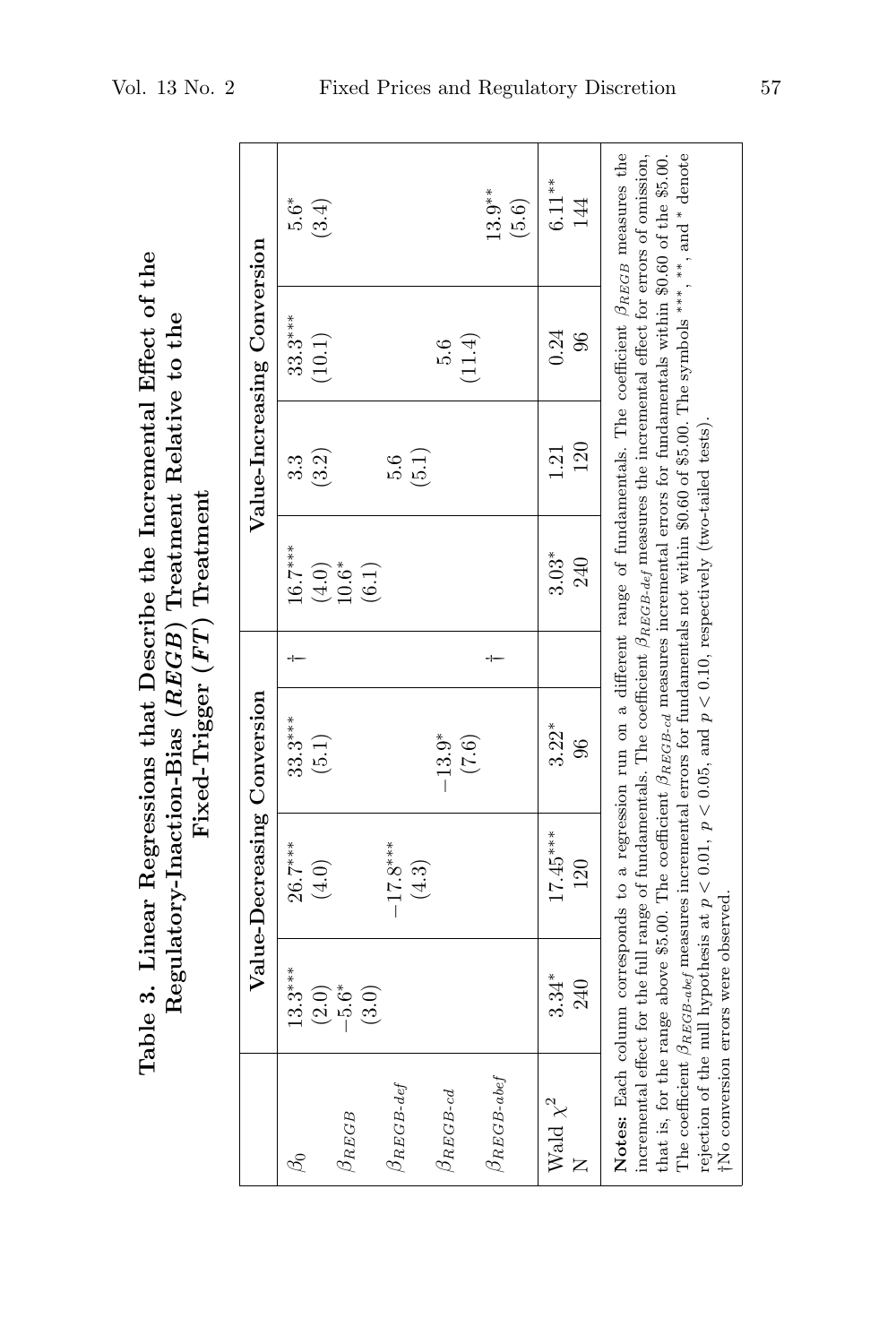# **Figure 3. Conversion Error Rates for the Regulatory-Information Treatment Overall (***REGI* **), for Treatment Periods when the Monitor Does Not Observe the Fundamental (***REGI\****), and for the Fixed-Trigger (***FT***) Treatment**



**Notes:** The horizontal axes list the market fundamentals broken up into different ranges. The vertical axes list the fraction of the time a conversion error is made for fundamentals in each range. A decision to convert when the fundamental is ≥\$5.00 is counted as an error, as is a decision not to convert when the fundamental is  $\langle$ \$5.00.

because we expected that the possibility of such information would temper traders' tendencies to pessimistically incorporate the value of a conversion for market fundamentals slightly above \$5.00. This did not occur to any important extent. Nevertheless, the regulator regime still does slightly better (or at least no worse) than the fixed-trigger regime in the case of a value-decreasing conversion.

In the case of a value-increasing conversion, observe that the market response to monitors possibly knowing the market fundamental significantly undermines the accuracy of a regulator-based trigger mechanism when monitors are not informed. Compared with the  $FT$  regime, the incidence of conversion errors in the  $REGI^*$  periods is much worse. Except for the \$4.40–\$4.99 range, where conversion error rates for the two treatments are quite similar, conversion errors occur with a markedly higher frequency in the  $REGI^*$  periods than in the FT treatment.

The overall incidence of conversion errors in the REGI treatment, illustrated as the solid gray bars in figure 3, combines the beneficial direct effects of informed monitors with the indirect market responses reflected in the  $REGI^*$  periods and allows assessment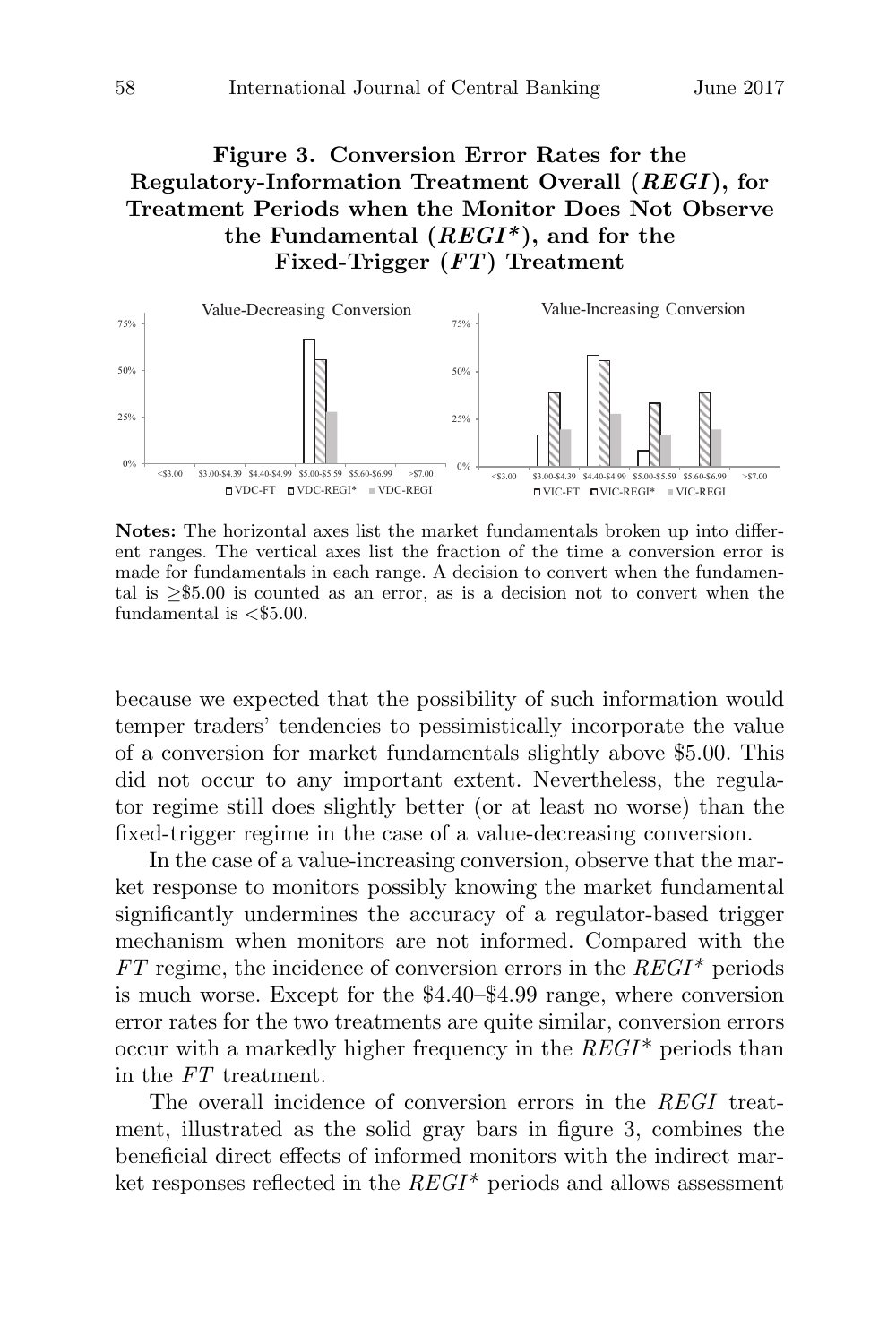of the net effect of probabilistically revealing the market fundamental to monitors. As seen in the left panel of the figure, in the case of a value-decreasing conversion, incorporation of the direct effects of market information on conversion errors makes the regulator in the REGI-VDC treatment unquestionably superior to the FT-VDC counterpart.

In the case of a value-increasing conversion, however, the direct effects of informed monitors, which scale down the overall incidence of conversion errors, are offset by the increased range of fundamentals for which conversion errors occur. Thus, while the overall incidence of errors in the REGI-VIC treatment is not noticeably higher than in the FT-VIC counterpart, the increased dispersion in errors causes monitors in the REGI-VIC treatment to both err more frequently when the market fundamental is not close to the \$5.00 cutoff and commit more type II errors of commission (socially undesirable conversions).

The estimates of incremental effects reported in tables 4A and 4B provide a quantitative evaluation of the effects of probabilistically revealing the market fundamental to monitors. Table 4A summarizes indirect effects by estimating incremental error rates in the uninformed  $REGI^*$  periods relative to the FT regime. As shown on the left side of table 4A, in the case of a value-decreasing conversion, the accuracy of a regulator in the  $REGI^*$  periods is statistically indistinguishable from a fixed-trigger rule in all dimensions. In stark contrast, in the case of a value-increasing conversion, the indirect effects of probabilistically informed monitors unquestionably weakens a regulator-based triggering rule relative to a fixed-trigger mechanism. Over the four dimensions we evaluate, the regulator makes between 11.1 percent and 23.6 percent more errors in the  $REGI^*$ periods than does a fixed trigger, with the differences significant at  $p < 0.01$  in all dimensions but one.

Table 4B summarizes the incremental effect of the REGI treatment relative to the fixed-trigger mechanism. For the valuedecreasing conversion, the regulator mechanism performed significantly better under the REGI treatment than under the fixed-trigger treatment. There was a reduced overall rate of conversion errors,  $\beta_{REGI} = -7.8\%$  ( $p < 0.01$ ), a lower incidence of socially undesirable conversions,  $\beta_{REGI\text{-}def} = -15.6\%$  ( $p < 0.01$ ), and a lower incidence of "close" errors,  $\beta_{REGI-cd} = -19.4\%$  ( $p < 0.01$ ).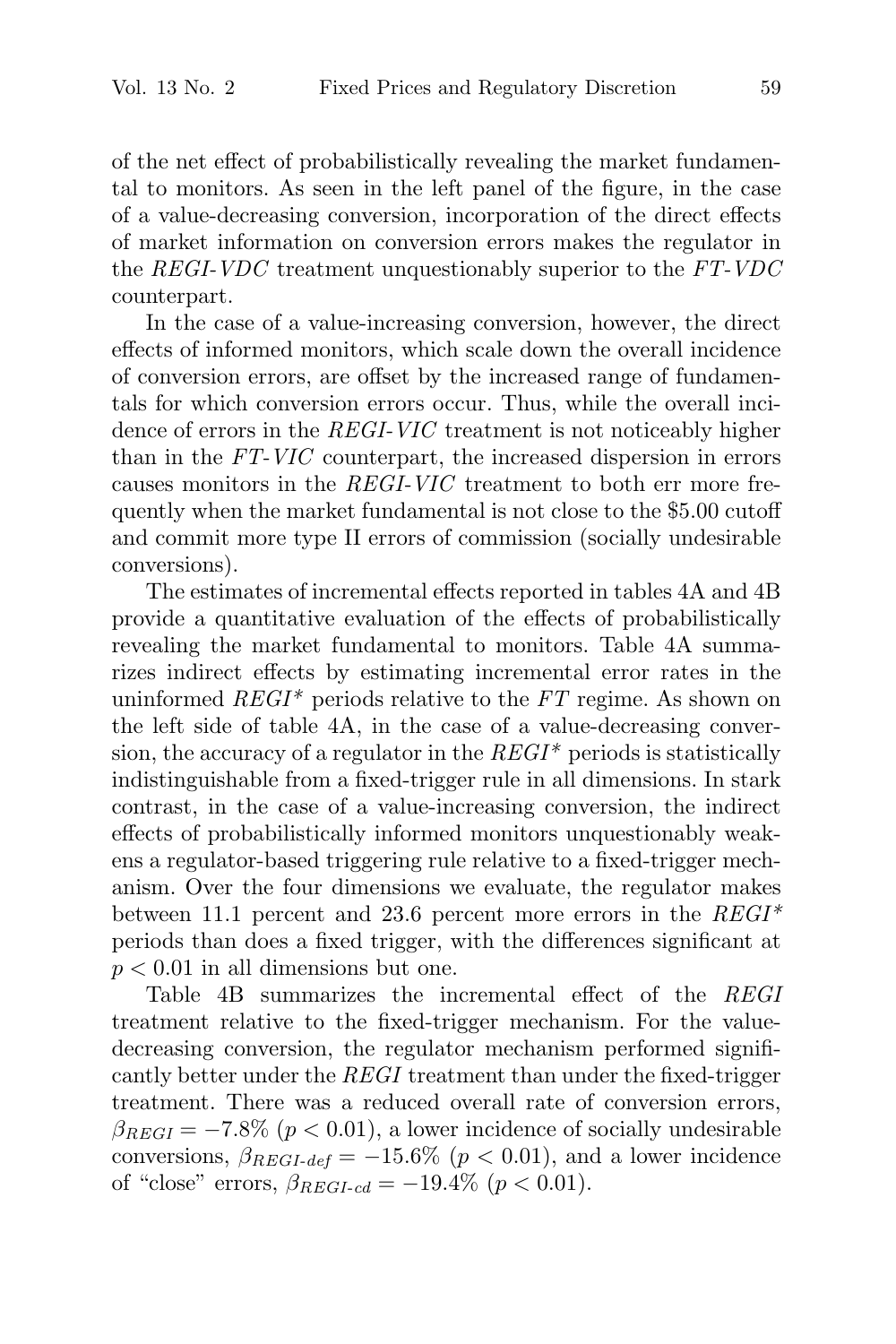|                               |                                      | Value-Decreasing Conversion                                                                                                                                                                                                                                                                                                                                                                                                                                                                                                                                                                                                                                                                                                                  |                    |                            |                    | Value-Increasing Conversion |                             |
|-------------------------------|--------------------------------------|----------------------------------------------------------------------------------------------------------------------------------------------------------------------------------------------------------------------------------------------------------------------------------------------------------------------------------------------------------------------------------------------------------------------------------------------------------------------------------------------------------------------------------------------------------------------------------------------------------------------------------------------------------------------------------------------------------------------------------------------|--------------------|----------------------------|--------------------|-----------------------------|-----------------------------|
| S                             | $13.3***$<br>(2.0)                   | $26.7***$<br>(4.0)                                                                                                                                                                                                                                                                                                                                                                                                                                                                                                                                                                                                                                                                                                                           | $33.3***$<br>(5.1) | $16.7***$                  | (3.2)<br>3.3       | $33.3***$<br>(10.1)         | $5.6*$<br>(3.4)             |
| $\beta_{REGI^*}$              | $-2.2$<br>(2.9)                      |                                                                                                                                                                                                                                                                                                                                                                                                                                                                                                                                                                                                                                                                                                                                              |                    | $(4.0)$<br>13.3**<br>(5.4) |                    |                             |                             |
| $\beta_{REGI^*-\textit{def}}$ |                                      | $(6.7)$<br>$-2.9$                                                                                                                                                                                                                                                                                                                                                                                                                                                                                                                                                                                                                                                                                                                            |                    |                            | $23.6***$<br>(4.3) |                             |                             |
| $\beta_{REG^{r-}cd}$          |                                      |                                                                                                                                                                                                                                                                                                                                                                                                                                                                                                                                                                                                                                                                                                                                              | $-5.6$<br>(7.4)    |                            |                    | (12.2)<br>11.1              |                             |
| $\beta_{REGI^*\text{-}abef}$  |                                      |                                                                                                                                                                                                                                                                                                                                                                                                                                                                                                                                                                                                                                                                                                                                              |                    |                            |                    |                             | $14.8***$<br>(4.7)          |
| Wald $\chi^2$                 | 150<br>0.58                          | 0.18<br>72                                                                                                                                                                                                                                                                                                                                                                                                                                                                                                                                                                                                                                                                                                                                   | 0.57<br>$60\,$     | $6.1**$<br>150             | $30.8***$<br>81    | 0.83<br>60                  | $9.94***$<br>$\overline{0}$ |
|                               | tNo conversion errors were observed. | Notes: Each column corresponds to a regression run on a different range of fundamentals. The coefficient $\beta_{RBGf}$ <sup>*</sup> measures the<br>The coefficient $\beta_{REGP^* \text{-}abel}$ measures incremental errors for fundamentals not within \$0.60 of \$5.00. The symbols ***, **, and * denote<br>incremental effect for the full range of fundamentals. The coefficient $\beta_{REG^*-\ellef}$ measures the incremental effect for errors of omission,<br>that is, for the range above \$5.00. The coefficient $\beta_{REG}$ a measures incremental errors for fundamentals within \$0.60 of the \$5.00.<br>rejection of the null hypothesis at $p < 0.01$ , $p < 0.05$ , and $p < 0.10$ , respectively (two-tailed tests). |                    |                            |                    |                             |                             |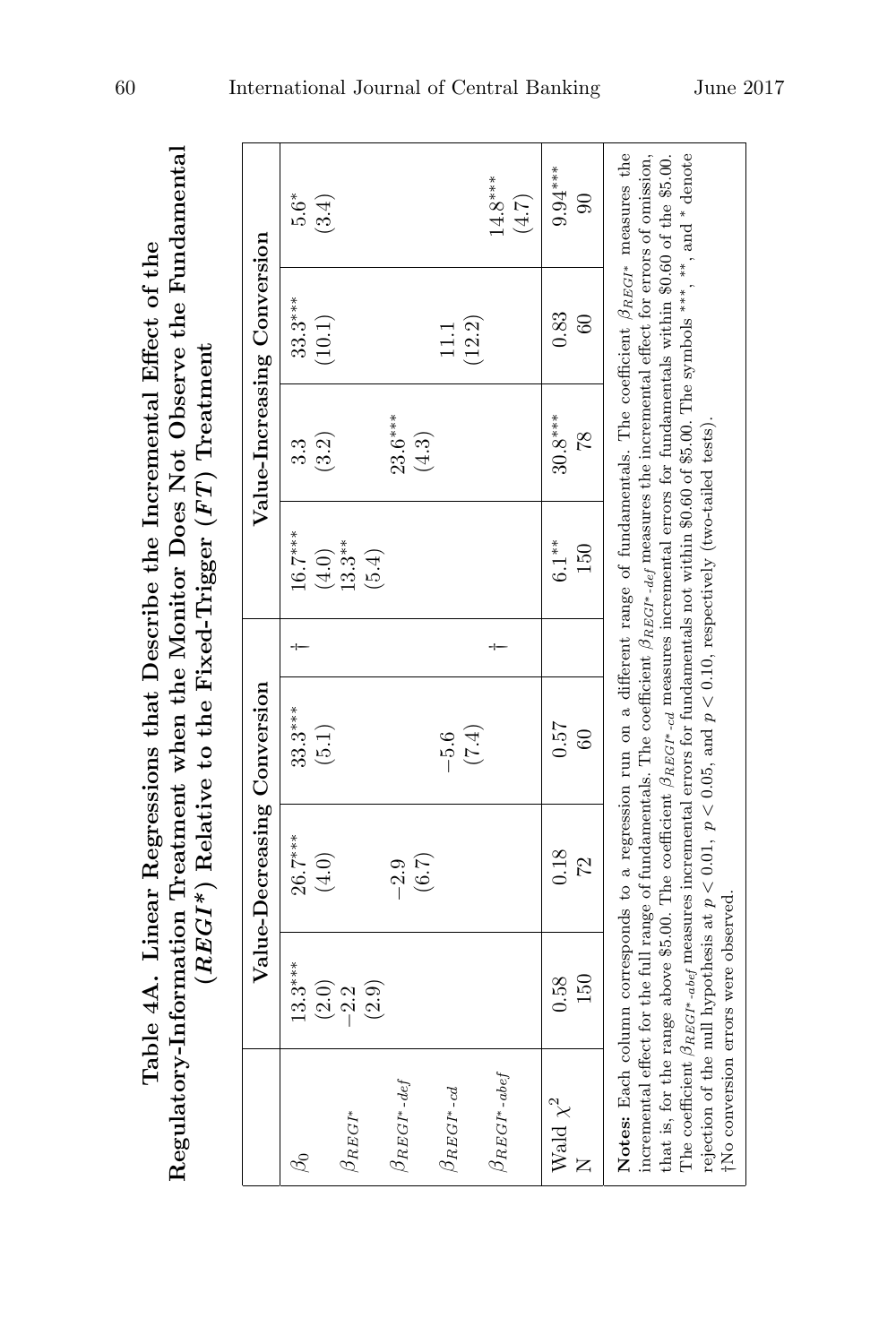|                                                                                                                                                                         | Value-Increasing Conversion |
|-------------------------------------------------------------------------------------------------------------------------------------------------------------------------|-----------------------------|
| Regulatory-Information ( $REG$ ) Treatment Relative to the Fixed-Trigger ( $FT$ ) Treatment<br>Table 4B. Linear Regressions that Describe the Incremental Effect of the | Value-Decreasing Conversion |

|                            |                                      | Value-Decreasing Conversion                                                                                                                                                                                                                                                                                                                                                                                                                                                                                                                                                                                                                                                                                                 |                      |                         |                   | Value-Increasing Conversion |                 |
|----------------------------|--------------------------------------|-----------------------------------------------------------------------------------------------------------------------------------------------------------------------------------------------------------------------------------------------------------------------------------------------------------------------------------------------------------------------------------------------------------------------------------------------------------------------------------------------------------------------------------------------------------------------------------------------------------------------------------------------------------------------------------------------------------------------------|----------------------|-------------------------|-------------------|-----------------------------|-----------------|
| L                          | $13.3***$                            | 26.7***<br>(4.0)                                                                                                                                                                                                                                                                                                                                                                                                                                                                                                                                                                                                                                                                                                            | $33.3***$<br>(5.1)   | $16.7***$               | (3.2)<br>3.3      | $33.3***$<br>(10.1)         | $5.6*$<br>(3.4) |
| $\beta_{REG}$              | $(2.0)$<br>$-7.8***$<br>(2.3)        |                                                                                                                                                                                                                                                                                                                                                                                                                                                                                                                                                                                                                                                                                                                             |                      | $(4.0)$<br>0.0<br>(4.6) |                   |                             |                 |
| $B$ REGI-def               |                                      | $-15.6***$<br>$(4.6)$                                                                                                                                                                                                                                                                                                                                                                                                                                                                                                                                                                                                                                                                                                       |                      |                         | $1.1***$<br>(3.7) |                             |                 |
| $\beta_{REGI\text{-}cd}$   |                                      |                                                                                                                                                                                                                                                                                                                                                                                                                                                                                                                                                                                                                                                                                                                             | $-19.4***$           |                         |                   | $-11.1$                     |                 |
| $\beta_{REGI\text{-}abef}$ |                                      |                                                                                                                                                                                                                                                                                                                                                                                                                                                                                                                                                                                                                                                                                                                             | (5.7)                |                         |                   | $(10.7)$                    | $7.4*$<br>(4.0) |
| Wald $\chi^2$              | $11.67***$<br>240                    | $11.62***$<br>120                                                                                                                                                                                                                                                                                                                                                                                                                                                                                                                                                                                                                                                                                                           | $11.59***$<br>$96\,$ | 240                     | $8.8***$<br>120   | 0.0<br>96                   | $3.36*$<br>144  |
|                            | tNo conversion errors were observed. | is, for the range above \$5.00. The coefficient $\beta_{REGLell}$ measures incremental errors for fundamentals within \$0.60 of the \$5.00. The<br>coefficient $\beta_{REG-abel}$ measures incremental errors for fundamentals not within \$0.60 of \$5.00. The symbols ***, **, and * denote<br><b>Notes:</b> Each column corresponds to a regression run on a different range of fundamentals. The coefficient $\beta_{REGI}$ measures the incre-<br>mental effect for the full range of fundamentals. The coefficient $\beta_{REG1-def}$ measures the incremental effect for errors of omission, that<br>rejection of the null hypothesis at $p < 0.01$ , $p < 0.05$ , and $p < 0.10$ , respectively (two-tailed tests). |                      |                         |                   |                             |                 |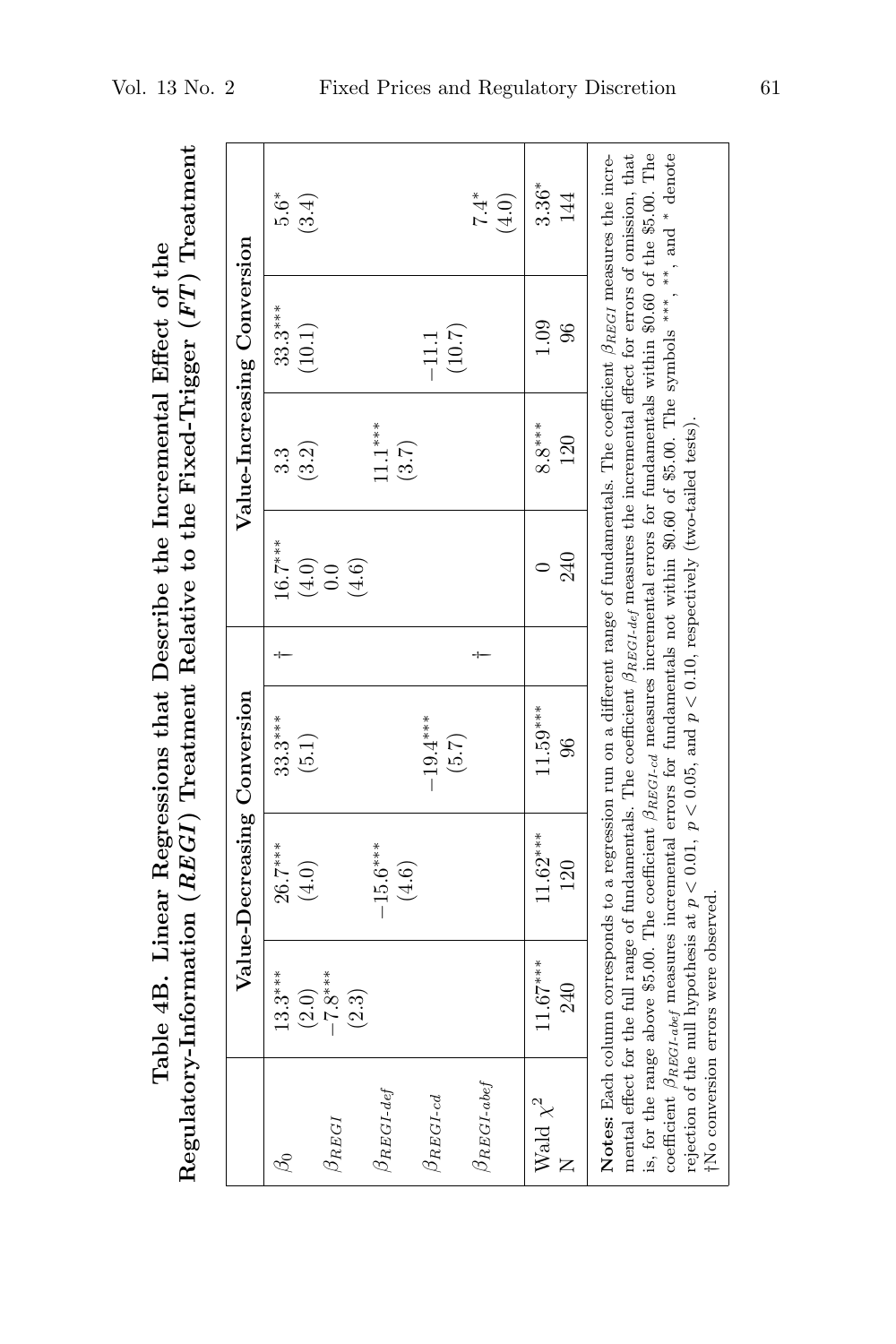Remarkably, for the value-increasing conversion, the fixed-trigger mechanism performs better than REGI treatment despite the monitors' better information. There are significantly higher incidences of socially undesirable conversions  $(\beta_{REGI\text{-}def} = 11.1\%, p < 0.01)$ and gross errors  $(\beta_{REGI-abel} = 7.4\%, p < 0.10)$  in REGI than in the fixed-trigger treatment. The desultory effects of better information on the accuracy of conversion decisions is noteworthy: The possibility of monitors knowing the underlying fundamental reduces the informational content of prices, as traders, now less reluctant to incorporate the value of a conversion into their trading prices, generate prices in the ambiguous \$5.00–\$6.99 range with an increased frequency.<sup>26</sup>

## 3.4 Optional Regulatory Delay

Finally, consider the conversion error rates for the REGD treatment relative to the FT treatment. Here, we count as a conversion error the decision to wait if the fundamental is below \$5.00, along with the decision to convert if the fundamental is above \$5.00. Figure 4 illustrates the incidence of conversion errors in the REGD treatment relative to the FT treatment.

In the case of a value-decreasing conversion, shown in the left panel of figure 4, notice that the incidence of conversion errors for fundamental realizations above \$5.00 in the REGD treatment is about two-thirds of that for the FT regime. For this reason, the presence of a monitor results in somewhat fewer errors of "commission" (although the improvement is smaller than observed in the REGB and REGI treatments). Nevertheless, in the case of a value-decreasing conversion, the REGD treatment does not obviously reduce the overall level of conversion errors relative to the FT regime. In fact, in the case of a value-decreasing conversion, the overall incidence of conversion errors closely parallels the levels observed in the  $REGI^*$  periods of the probabilistic information treatment in which monitors did not know the market fundamental prior to making conversion decisions.

 $^{26}$ For example, for fundamentals in the \$4.40–\$4.99 range, mean price deviations from the ex post efficient level are much smaller in the REGI treatment than in either the FT or the REG treatments, as can be seen in figure A3.1 of unpublished appendix 3.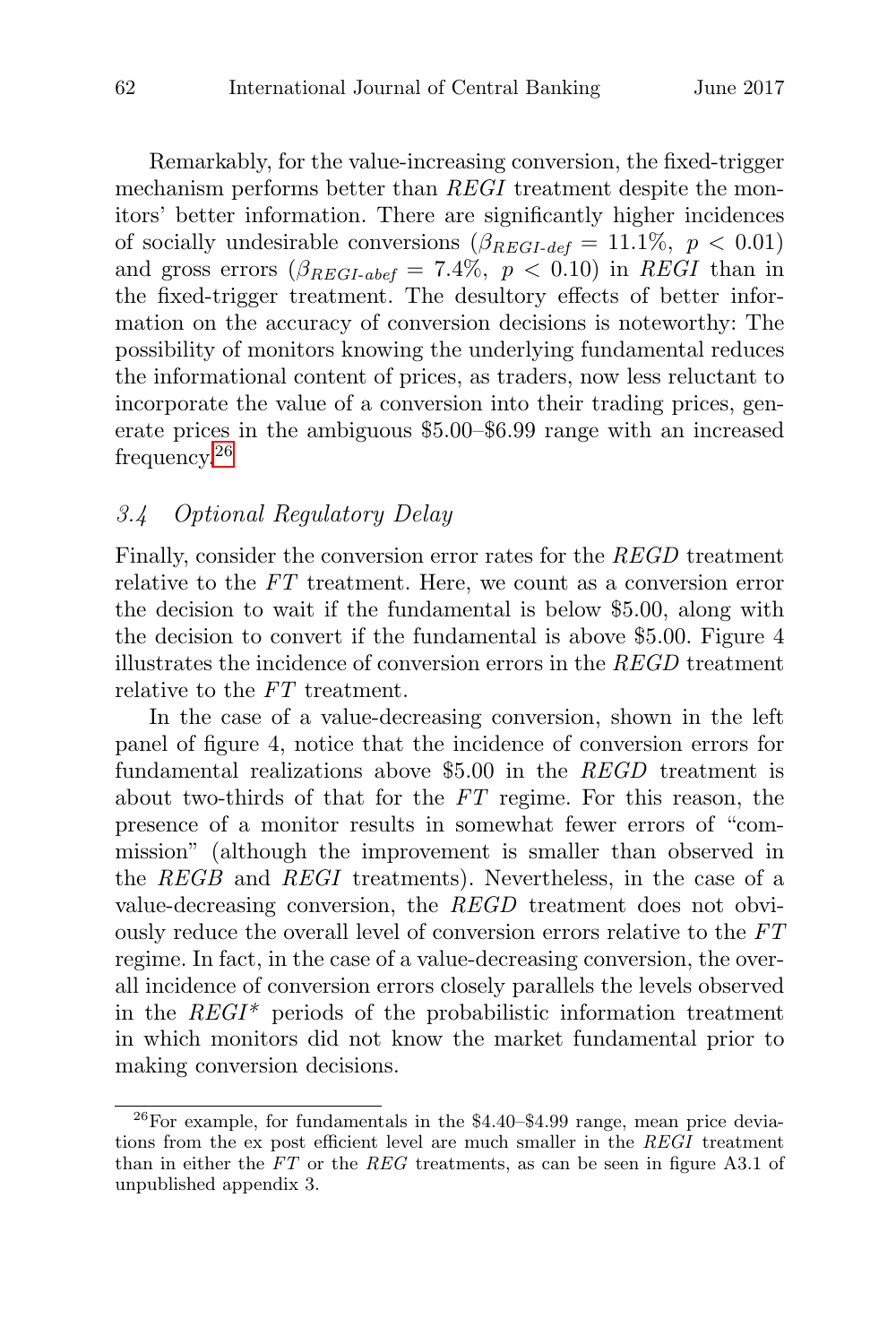# **Figure 4. Conversion Error Rates for the Regulatory-Delay (***REGD***) and Fixed-Trigger (***FT***) Treatments**



**Notes:** The horizontal axes list the market fundamentals broken up into different ranges. The vertical axes list the fraction of the time a conversion error is made for fundamentals in each range. A decision to convert when the fundamental is ≥\$5.00 is counted as an error, as is a decision to wait when the fundamental is  $< $5.00.$ 

On the other hand, as shown in the right panel of figure 4, in the case of a value-increasing conversion, allowing the monitor to delay acting until the arrival of additional information results in a uniformly higher incidence of conversion errors for every range of fundamental realizations. Particularly noticeable is the spectacularly high incidence of conversion errors in the REGD treatment for fundamental realizations below \$5.00. Error rates are over 80 percent in the \$4.40–\$4.99 range and reach 50 percent even for fundamentals below \$3.00. The high rate of conversion errors for fundamentals below \$3.00 is particularly remarkable. Not only do the monitors defer action when prices fail to clearly convey accurate information regarding whether conversion is warranted, but surprisingly, they also defer acting even when prices clearly indicate that the fundamental is below \$5.00. Of course, the cost to monitors of this conversion error is smaller than in the earlier treatments because the monitors still receive \$6.00 if they wait, so that explains some of this high error rate. Overall, it appears that some monitors frequently choose to wait rather than make the effort and take the risk of making a decision.

Table 5 summarizes the incremental effects of the regulator-based rule relative to the fixed-trigger mechanism when the regulator has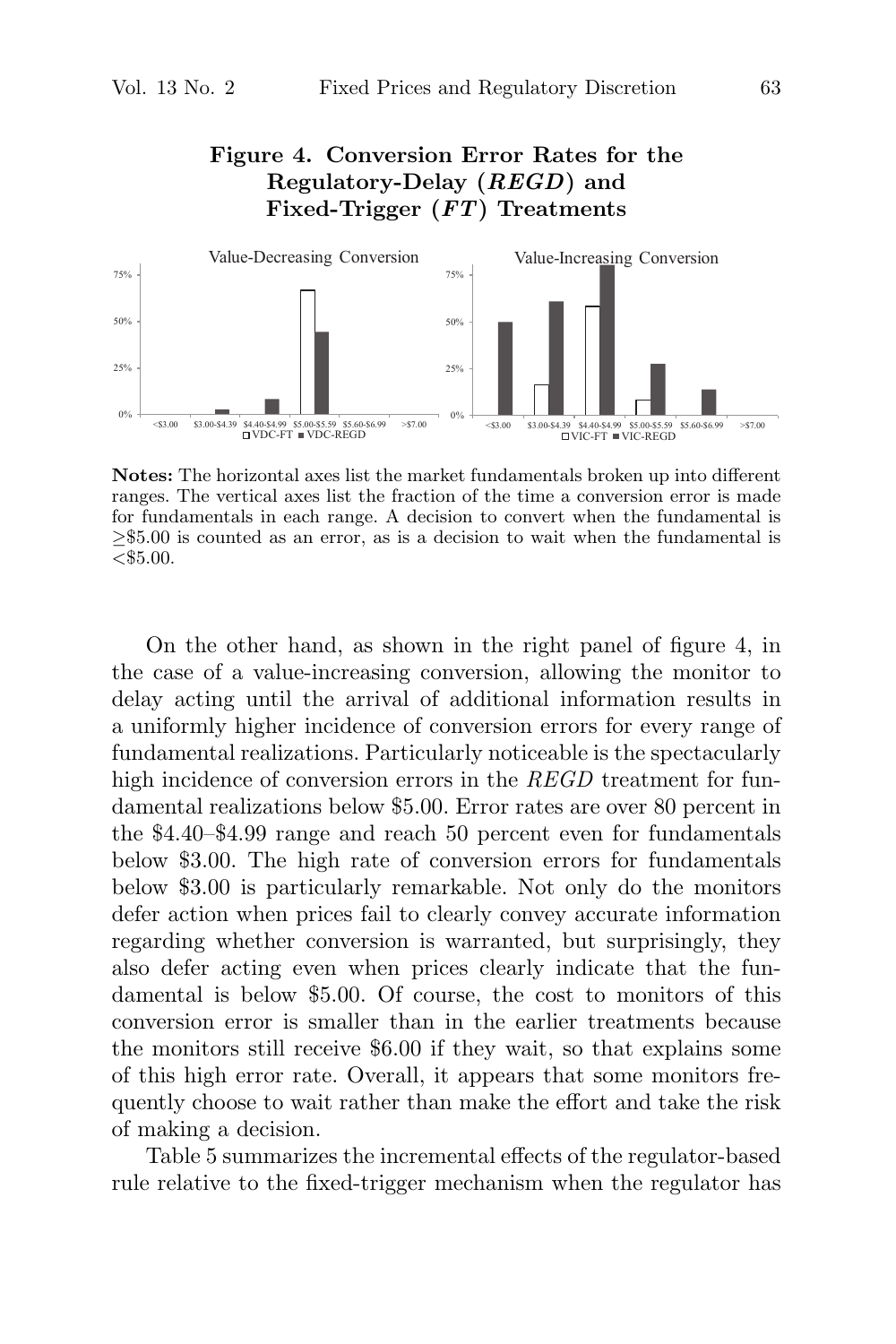|                     |                              | Value-Decreasing Conversion                                                                                                                                                                                                                                                                                                                                                                                                                                      |            |              |                    |                 | Value-Increasing Conversion |                    |
|---------------------|------------------------------|------------------------------------------------------------------------------------------------------------------------------------------------------------------------------------------------------------------------------------------------------------------------------------------------------------------------------------------------------------------------------------------------------------------------------------------------------------------|------------|--------------|--------------------|-----------------|-----------------------------|--------------------|
| L                   | $13.3***$                    | $26.7***$                                                                                                                                                                                                                                                                                                                                                                                                                                                        | $33.3***$  | 0.0          | $16.7***$          | 3.<br>S         | 33.3                        | 5.6                |
| $\beta_{REGD}$      | $(2.0)$<br>$-0.6$<br>$(4.0)$ | (4.0)                                                                                                                                                                                                                                                                                                                                                                                                                                                            | $(5.1)$    |              | $(4.0)$<br>26.7*** | (3.2)           | (10.1)                      | (3.4)              |
| JREGD-def           |                              | $-7.8$                                                                                                                                                                                                                                                                                                                                                                                                                                                           |            |              | (6.7)              | $26.7***$       |                             |                    |
| $\beta_{REGD-cd}$   |                              | (5.8)                                                                                                                                                                                                                                                                                                                                                                                                                                                            | $-5.6$     |              |                    | (11.6)          | $20.8^*$                    |                    |
| $\beta_{REGD-abel}$ |                              |                                                                                                                                                                                                                                                                                                                                                                                                                                                                  | (8.4)      | (1.8)<br>2.8 |                    |                 | (12.2)                      | $30.6***$<br>(8.7) |
| Wald $\chi^2$       | 240<br>0.02                  | 1.79<br>120                                                                                                                                                                                                                                                                                                                                                                                                                                                      | 0.44<br>96 | 2.34<br>144  | 15.70***<br>240    | $5.29**$<br>120 | $2.94*$<br>96               | $12.47***$<br>144  |
|                     |                              | Notes: Each column corresponds to a regression run on a different range of fundamentals. The coefficient $\beta_{REGD}$ measures the                                                                                                                                                                                                                                                                                                                             |            |              |                    |                 |                             |                    |
|                     |                              | incremental effect for the full range of fundamentals. The coefficient $\beta_{REGD\_def}$ measures the incremental effect for errors of omission,<br>The coefficient $\beta_{REGD\text{-}abel}$ measures incremental errors for fundamentals not within \$0.60 of \$5.00. The symbols ***, **, and * denote<br>that is, for the range above \$5.00. The coefficient $\beta_{REGD-cd}$ measures incremental errors for fundamentals within \$0.60 of the \$5.00. |            |              |                    |                 |                             |                    |
|                     |                              | rejection of the null hypothesis at $p < 0.01$ , $p < 0.05$ , and $p < 0.10$ , respectively (two-tailed tests).                                                                                                                                                                                                                                                                                                                                                  |            |              |                    |                 |                             |                    |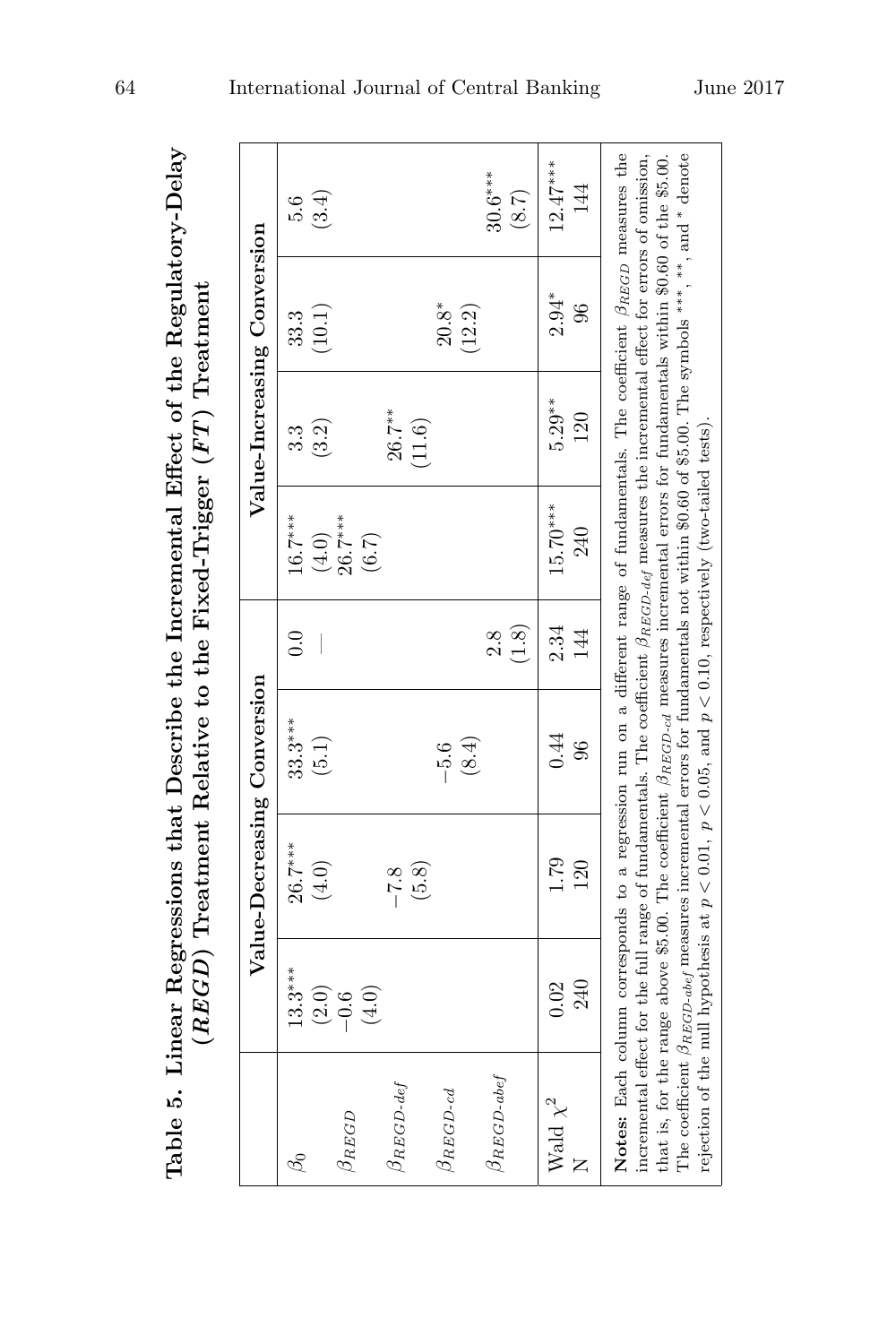the option to wait for the arrival of fully accurate non-market information. As can be seen in the left panel of table 5, in the case of a value-decreasing conversion, the combination of non-market information and an endogenously induced inaction bias does not exert any significant effects. Although the REGD treatment in this case generates fewer errors than the FT treatment in every dimension except one (the incidence of gross errors,  $\beta_{REGI-abel} = 2.8$ ), none of the differences differ from zero at conventionally accepted significance levels.<sup>27</sup>

In contrast, in the case of a value-increasing conversion, the REGD treatment generates both sizably and significantly more conversion errors than the FT treatment by every measure, as can be seen by the large and uniformly positive coefficients in the right side of table 5. In fact, in the case of a value-increasing conversion, this inaction bias endogenously induced by the future availability of non-market information generates significantly higher conversion error rates than either inaction bias or the probabilistic availability of non-market information.<sup>28</sup>

As discussed earlier, in this treatment we count as a conversion error a decision to wait when conversion is socially desirable, even though conversion ultimately occurs with a delay. For this reason, the opportunity costs of inaction are lower than in the REGB treatment and, unlike the REGI treatment, regulators always have access to non-market information (although they must always make a wait/convert decision prior to seeing the fundamental).

The consequences of allowing monitors to delay action suggest two comments. First, the possibility of waiting for further information translated into a strong desire to wait, particularly when the prices were not fully revealing. These results provide one reason for why regulators may sometimes wait to act in practice.

 $27$ Note however, that a prior expectation that the delay treatment would result in reduced errors (e.g., using a one-tailed test) allows rejection of the null that  $\beta_{REGD\text{-}def} = 0$  at  $p < 0.09$ .<br><sup>28</sup>For the case of a value-increasing conversion, the *REGD* treatment yields sig-

nificantly higher conversion error rates in every dimension than either the REGB or the REGI treatment, with the exception of an insignificant difference in the incidence of errors of commission with respect to the REGI treatment. Even this single insignificant difference is fairly large  $(\beta_{REGD|Ldef} = 15.6, p < 0.17)$ . Results appear in tables A4.5 and A4.6 of unpublished appendix 4.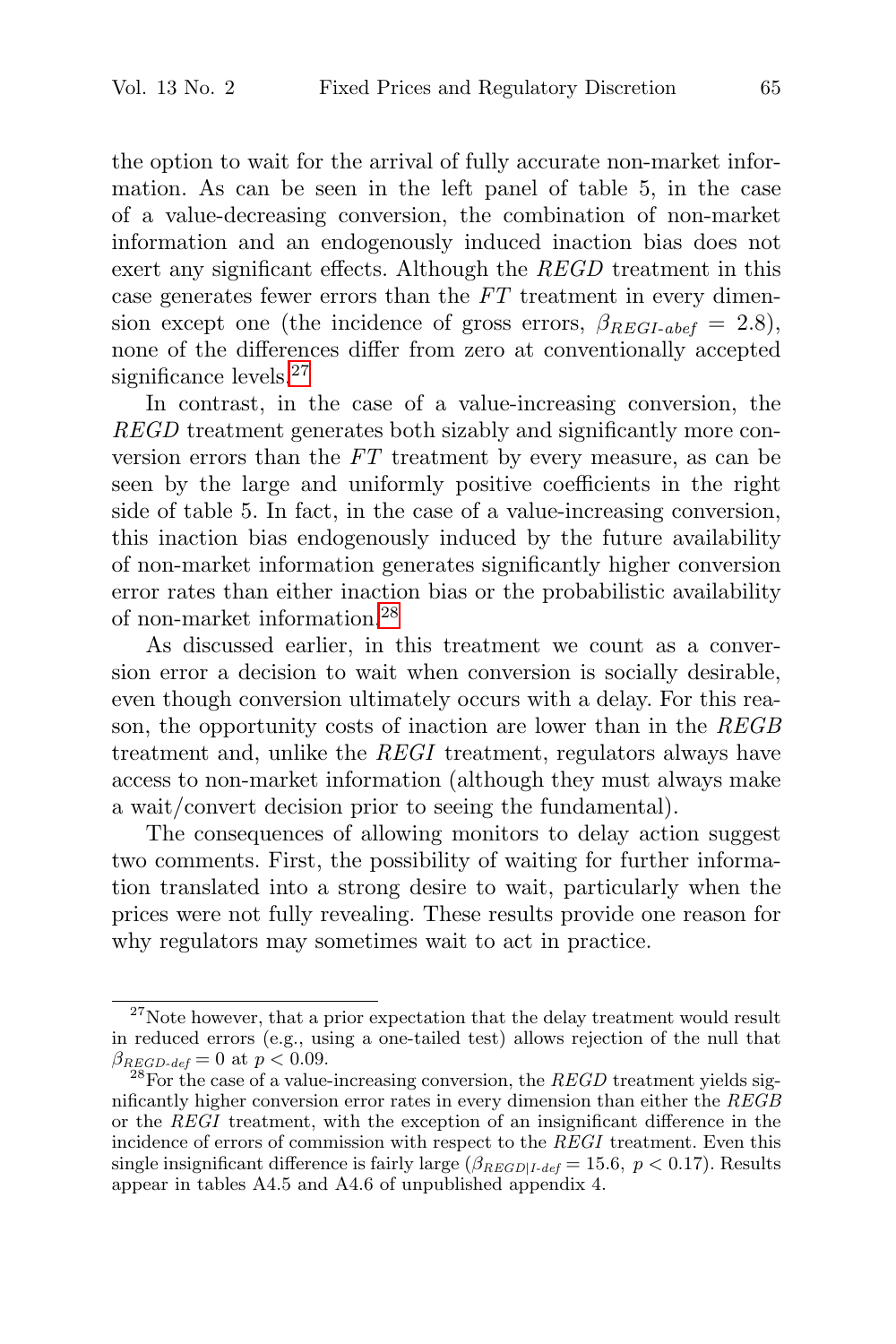Second, in the case of a value-decreasing conversion, the opportunity to wait fails to further enhance the performance of the regulator relative to the REGB and REGI regimes. Price deviations for the REGD and REGI treatment (not shown) are again similar in each case, but unlike the  $REGI$  treatment, monitors in the  $REGD$  treatment must uniformly make wait/convert decisions prior to seeing the fundamental.<sup>29</sup>

By way of contrast, in the case of a value-increasing conversion, the performance of a regulator in the REGD regime is worse than in the other treatments. Not only does the opportunity to delay action induce traders to more fully incorporate the value of a conversion into prices (as in the REGI regime), but the opportunity to receive fundamental information following a delay induces some monitors to ignore the informational content of prices altogether.<sup>30</sup>

# 3.5 Summary of Results

Table 6 provides an overall summary of results. Each row of the table summarizes instances in which conversion error rates differed significantly across the regulator and fixed-trigger regimes, where significance means  $p < 0.10$  (two-tailed test). Capitalized entries R or F indicate a large difference, where the error rate for the regulator (fixed-trigger) regime exceeds that for the fixed-trigger (regulator) regime by at least 10 percentage points. Lowercase entries r or f

 $^{29}$ In the case of a value-decreasing conversion, the REGD treatment generates significantly more errors of commission than either the REGB or the REGI treatments, as can be seen in tables A4.5 and A4.6 of unpublished appendix 4. In this case, the incidence of conversion errors for the REGD treatment is statistically indistinguishable from that in the  $REGI^*$  periods, as shown in table A4.7. In general, errors of commission occur in the value-decreasing case, as traders pessimistically incorporate the value of a conversion into prices when the fundamental is close to \$5.00. The possibility of non-market information tends to make traders more pessimistic than inaction bias. Unlike the REGI treatment, however, monitors never see the underlying fundamental prior to making a conversion decision, and hence generate outcomes like those in the  $REGI^*$  periods.<br><sup>30</sup>Figure A3.1 in unpublished appendix 3 illustrates the similarity of price devi-

ations in the REGI and REGD regimes for case of a value-increasing conversion. The additional tendency of some monitors to ignore the informational content of prices altogether in the REGD regime can be formally seen in table A4.7 of unpublished appendix 4. Here, the overall incidence of conversion errors in the REGD treatment significantly exceeds that in the  $REGI^*$  periods because of a higher incidence of gross errors.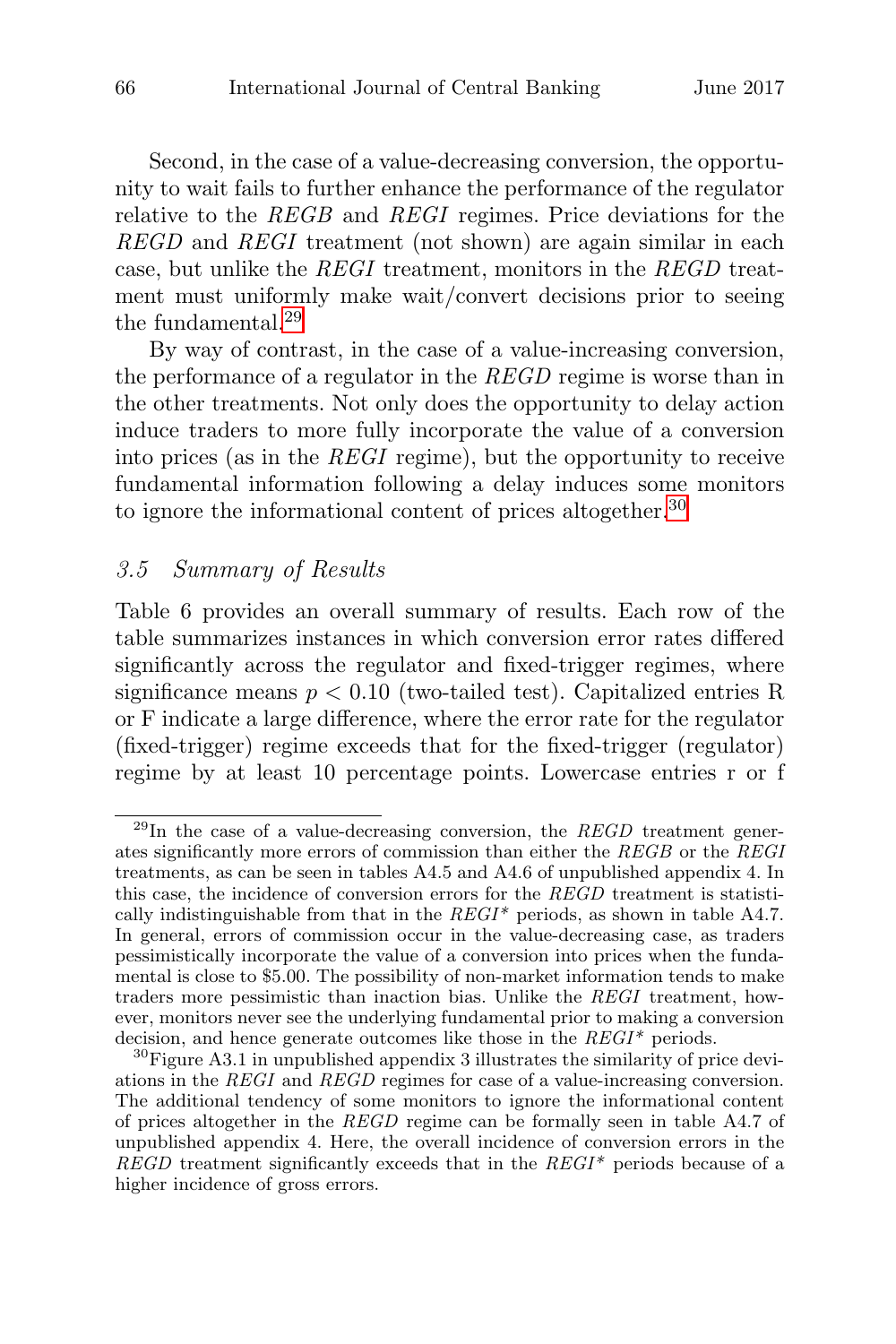| Table 6. Summary of Significant Differences in Conversion Rate Errors                                                                                                                                                                                                                                                                                                                                                                                                                                                                                                                                                                                                                                     |                 |                             |               |   |                             |      |
|-----------------------------------------------------------------------------------------------------------------------------------------------------------------------------------------------------------------------------------------------------------------------------------------------------------------------------------------------------------------------------------------------------------------------------------------------------------------------------------------------------------------------------------------------------------------------------------------------------------------------------------------------------------------------------------------------------------|-----------------|-----------------------------|---------------|---|-----------------------------|------|
|                                                                                                                                                                                                                                                                                                                                                                                                                                                                                                                                                                                                                                                                                                           |                 | Value-Decreasing Conversion |               |   | Value-Increasing Conversion |      |
| Error Type                                                                                                                                                                                                                                                                                                                                                                                                                                                                                                                                                                                                                                                                                                | $\mathbb{R}E G$ | ${\it REGB}$                | $REGI$ $REGD$ |   | $REG \mid REG \mid REG$     | REGD |
| Overall                                                                                                                                                                                                                                                                                                                                                                                                                                                                                                                                                                                                                                                                                                   |                 |                             |               | I |                             |      |
| Errors of Commission                                                                                                                                                                                                                                                                                                                                                                                                                                                                                                                                                                                                                                                                                      |                 |                             |               |   |                             |      |
| Close Errors                                                                                                                                                                                                                                                                                                                                                                                                                                                                                                                                                                                                                                                                                              |                 | Ŀц                          |               | I | $\overline{\phantom{a}}$    |      |
| Gross Errors                                                                                                                                                                                                                                                                                                                                                                                                                                                                                                                                                                                                                                                                                              |                 |                             |               |   |                             |      |
| indicates that the fixed-trigger regime generates >10 (<10) percentage points more conversion errors than the corresponding regulator<br>Notes: The "Overall" row is the comparison made for the entire range of fundamentals. The "Errors of Commission" row is for values<br>row is for values of fundamentals that are more than \$0.60 away from \$5.00. R (r) indicates that the corresponding regulator regime<br>of the fundamental greater than \$5.00. The "Close Errors" row is for values of fundamentals within \$0.60 of \$5.00. The "Gross Errors"<br>generates >10 (<10) percentage points more conversion errors of the type indicated in the row than the fixed-trigger treatment. F (f) |                 |                             |               |   |                             |      |

regime. All differences are significant at a minimum  $p < 0.10$  (two-tailed test).

regime. All differences are significant at a minimum  $p < 0.10$  (two-tailed test).

Table 6. Summary of Significant Differences in Conversion Rate Errors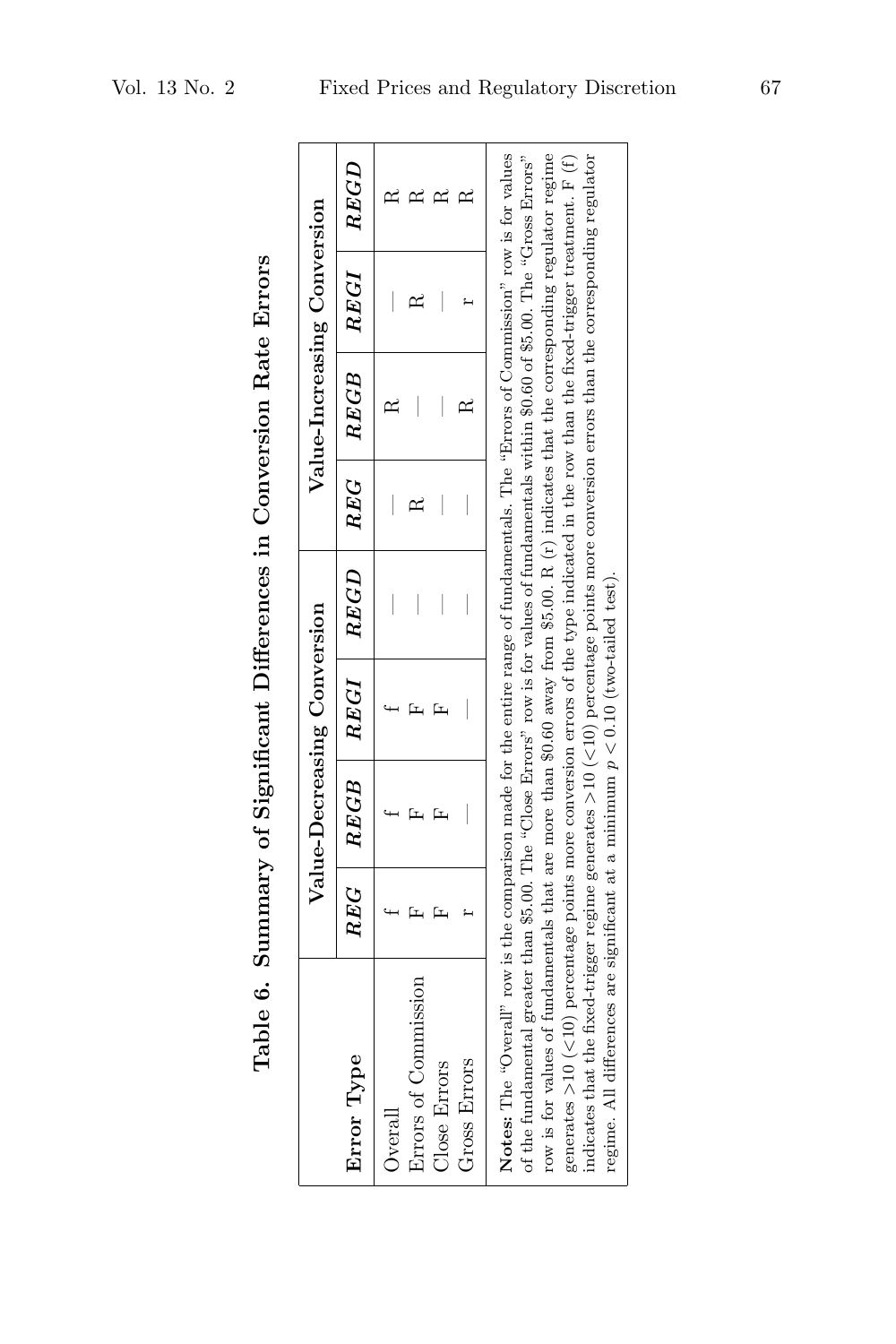indicate smaller but still significant differences in conversion error rates. In the value-decreasing regime, shown in the left panel, the fixed-trigger rule usually generates a higher rate of conversion errors, although none of these differences persist in the REGD treatment. In contrast, for the value-increasing conversion case, shown in the right panel, the regulator regime usually yields more conversion errors. Differences tend to be large, and in the REGD treatment, they are large in every range.

#### **4. Conclusion**

CoCos have justifiably received a great deal of attention as a way to improve the stability of systemically significant financial institutions. An important unresolved issue regarding the implementation of CoCo bonds regards the selection of a triggering mechanism. Many academic proposals suggest use of a mechanistic fixed-triggering mechanism, which provides increased certainty regarding the timing and magnitude of a conversion relative to a regulator-based mechanism, and is less susceptible to manipulation. In practice, however, the triggering condition for many CoCo issues includes regulatory discretion. Theoretical analysis provides no clear guidance as to which type of mechanism is preferable. Furthermore, due to their novelty, no naturally occurring evidence exists to guide policymakers in their mechanism choice.

Our experimental results indicate that the relative superiority of mechanistic fixed-trigger and regulator-based triggering mechanisms depends on the conversion rule. In the case of a value-decreasing conversion, the regulator-based mechanism performs better in many of the cases, but not all of them. In particular, it is no better than the fixed-trigger mechanism in the regulatory-delay regime. In the case of a value-increasing conversion, a fixed-trigger mechanism robustly outperforms a regulator-based mechanism.

The usually better performance of the regulator regime under value-decreasing conversion is of interest because many policy proposals advocate for a fixed-trigger mechanism. However, it is important to note that the basis for this recommendation is often to prevent forbearance by supervisors, that is, to prevent supervisors not acting when a bank is in trouble because they fear political repercussions. Our experiment addresses a different regulatory decision issue,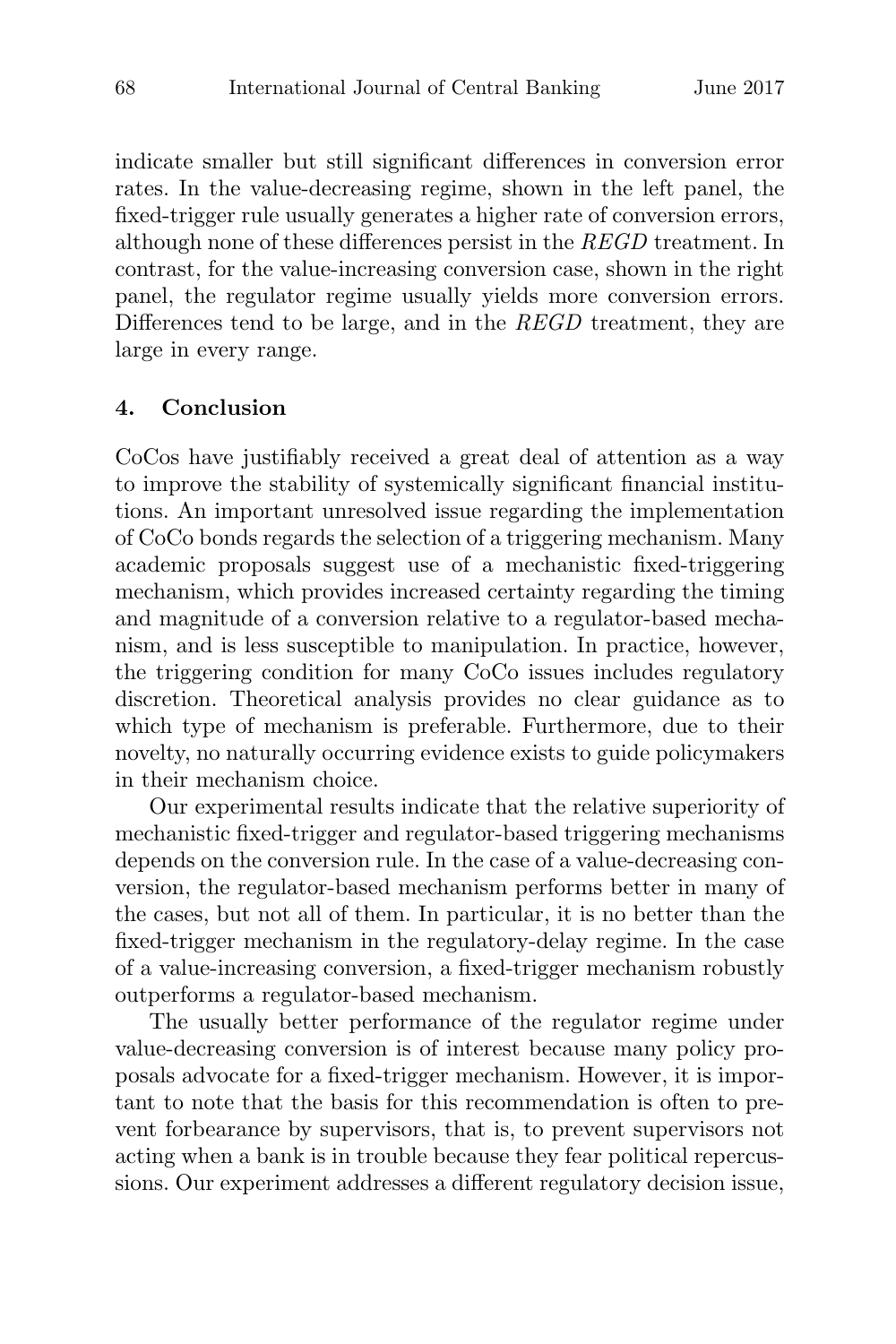namely, whether regulators can effectively use information in prices to make decisions when the market takes that into account. Consequently, our results should not be viewed as a critique of forbearance arguments.

Nevertheless, our results do illuminate an aspect of decision making that is related to forbearance and to our knowledge has not been considered in the bank regulation literature. In our regulatory-delay treatment, we found that knowing that better information would arrive in the future made the monitors reluctant to act. This type of behavior looks like forbearance even though the motivations may well be different than those driving regulatory behavior during past banking crises.

Another result of interest was the perverse effect of giving the regulator more information in the REGI and REGD treatments. Improving a regulator's information or access to information does not necessarily improve the accuracy of conversion decisions. Here, apparently, if a regulator either may know or may have access to the underlying fundamental, the market acts as if the regulator in fact knows it, which is fine if the regulator actually has either good information or easy access to that information. But in states where the regulator is uninformed, prices convey even less useful information to the regulator. This result can be viewed as a variation on results in information economics, where more information is not necessarily better for welfare.

Contingent capital and the related idea of bail-in debt require an effective trigger if conversions are to be made before a bank reaches insolvency. The experiment reported in this paper indicates that the effectiveness of mechanisms that depend on price depend on the details of the conversion as well as the information and choices that a regulator has.

More generally, our experiment suggests that experimental methods can be a useful tool for evaluating mechanisms designed to improve the capital structure of a bank, prior to implementing them in practice. The results reported here identified ways in which the trigger design affects the frequency of conversion errors. If pricebased triggers were to become closer to implementation, then it would be useful to know to what degree the forces we identified here vary with parameters such as the amount of delay or the asymmetry of regulatory incentives. Investigating these questions would require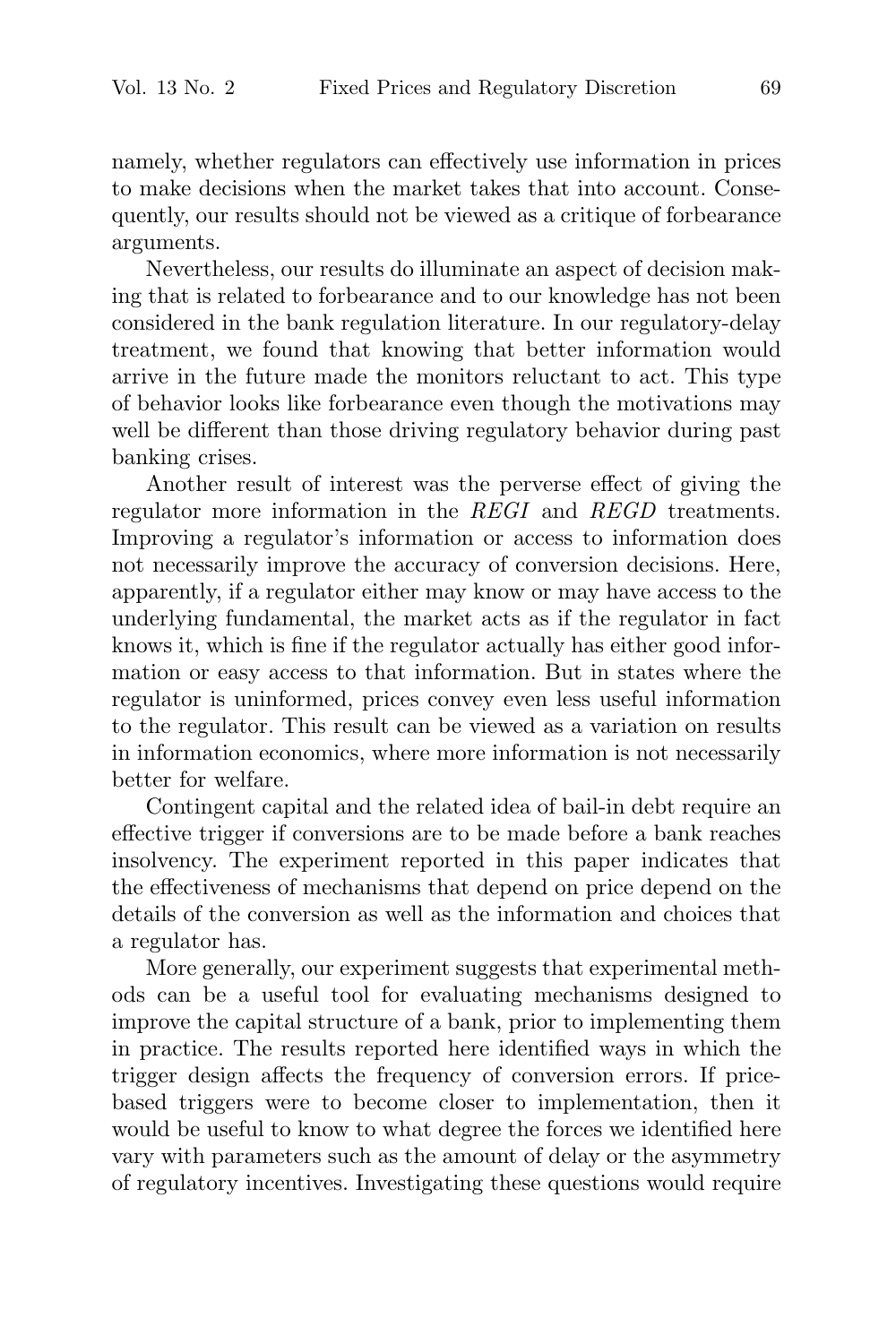additional experiments with different parameterizations. Similarly, it may be desirable to evaluate the effects of other features of banking such as actions of other banks or the ability of a bank to influence its fundamental. Again, additional experimentation using variants of our design could also help answer these questions.

#### **References**

- Avdjiev, S., P. Bolton, W. Jiang, A. Kartasheva, and B. Bogdanova. 2015. "CoCo Bond Issuance and Bank Funding Costs." Manuscript, Columbia Business School.
- Balla, E., E. Prescott, and J. Walter. 2015. "Did the Financial Reforms of the Early 1990s Fail? A Comparison of Bank Failures and FDIC Losses in the 1986–92 and 2007–13 Periods." Working Paper No 15-05, Federal Reserve Bank of Richmond.
- Berger, A., and S. Davies. 1998. "The Information Content of Bank Examinations." Journal of Financial Services Research 14 (2): 117–45.
- Berger, A., S. Davies, and M. Flannery. 2000. "Comparing Market and Regulatory Assessments of Bank Performance: Who Knows What When?" Journal of Money, Credit and Banking 32 (3): 641–67.
- Birchler, U., and M. Facchinetti. 2007. "Self-Destroying Prophecies? The Endogeneity Pitfall in Using Market Signals for Prompt Corrective Action." Manuscript, University of Zurich.
- Bond, P., I. Goldstein, and E. Prescott. 2010. "Market-Based Corrective Actions." Review of Financial Studies 23 (2): 781–820.
- Calomiris, C., and R. Herring. 2012. "Why and How to Design a Contingent Convertible Debt Requirement." In Rocky Times: New Perspectives on Financial Stability, ed. Y. Fuchita, R. J. Herring, and R. E. Litan (chapter 5). Washington: Brookings/NICMR Press.

———. 2013. "How to Design a Contingent Convertible Debt Requirement That Helps Solve Our Too-Big-to-Fail Problem." Journal of Applied Corporate Finance 25 (2): 39–62.

Davis, D., O. Korenok, and E. Prescott. 2014. "An Experimental Analysis of Contingent Capital with Market-Price Triggers." Journal of Money, Credit and Banking 46 (5): 999–1032.